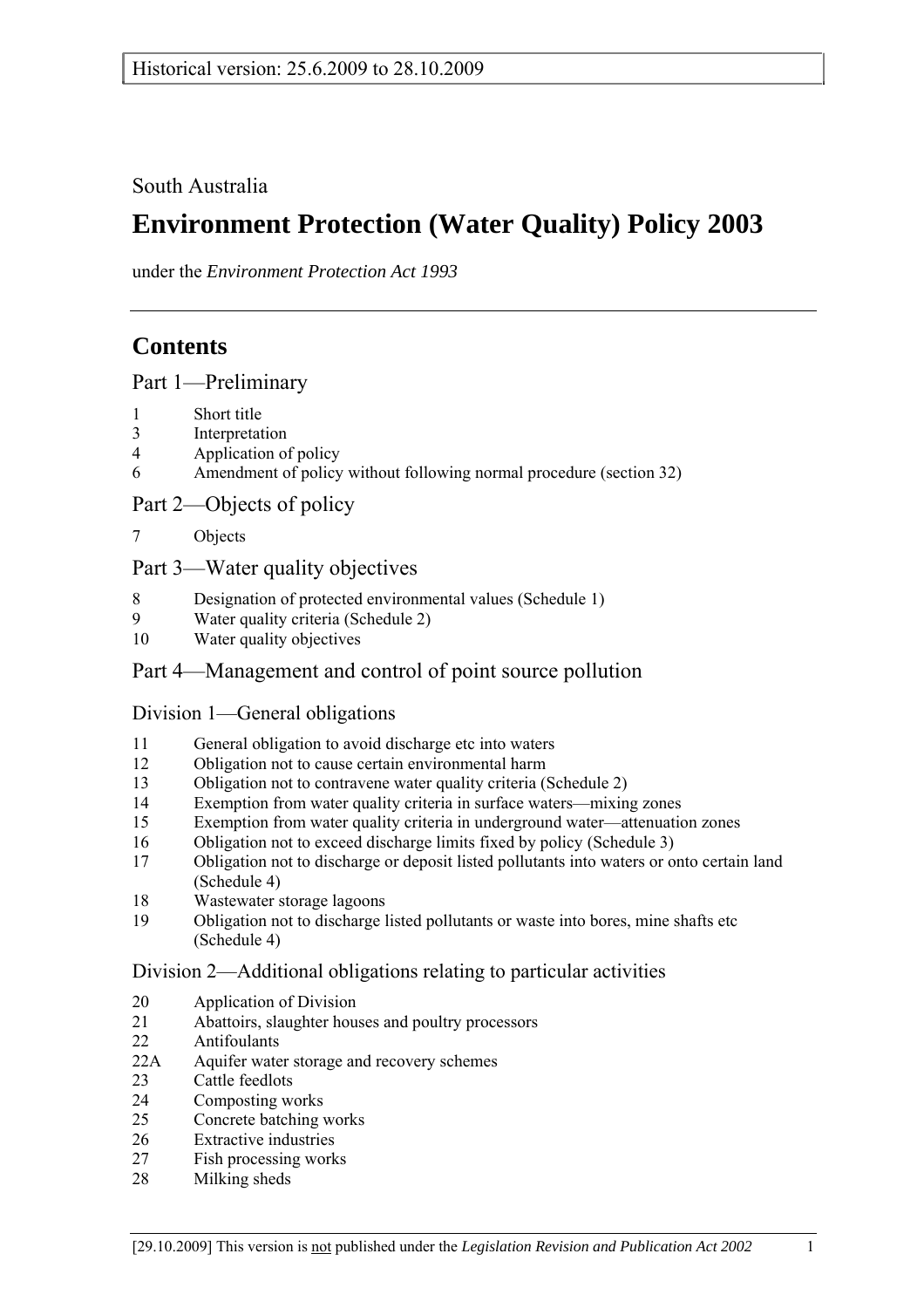- 29 Milk processing works
- 30 Piggeries
- 31 Saleyards
- 32 Septic systems
- 33 Septic tank effluent disposal schemes
- 34 Sewerage systems and sewage treatment systems
- 35 Tanneries and fellmongeries
- 36 Vessels and vessel facilities
- 37 Waste depots
- 38 Wineries and distilleries

## Part 5—Management and control of diffuse sources of pollution

- 39 Road construction and maintenance—stormwater
- 40 Building and construction industry—stormwater
- 41 Urban stormwater
- 42 Environment protection order may be issued to give effect to code of practice under this Part
- 43 Matters to be taken into account by Authority

## Part 6—Exemption conditions requiring monitoring and reporting

- 44 Exemption conditions requiring monitoring and reporting
- Schedule 1—Protected environmental values

Schedule 2—Water quality criteria

Schedule 3—Discharge limits

- Schedule 4—Listed pollutants
- Part  $1$ —

Part  $2-$ 

Schedule 5—Listed pollutants

Legislative history

## **Part 1—Preliminary**

### **1—Short title**

This policy may be cited as the *Environment Protection (Water Quality) Policy 2003*.

### **3—Interpretation**

 $(1)$  In this policy—

*Act* means the *Environment Protection Act 1993*;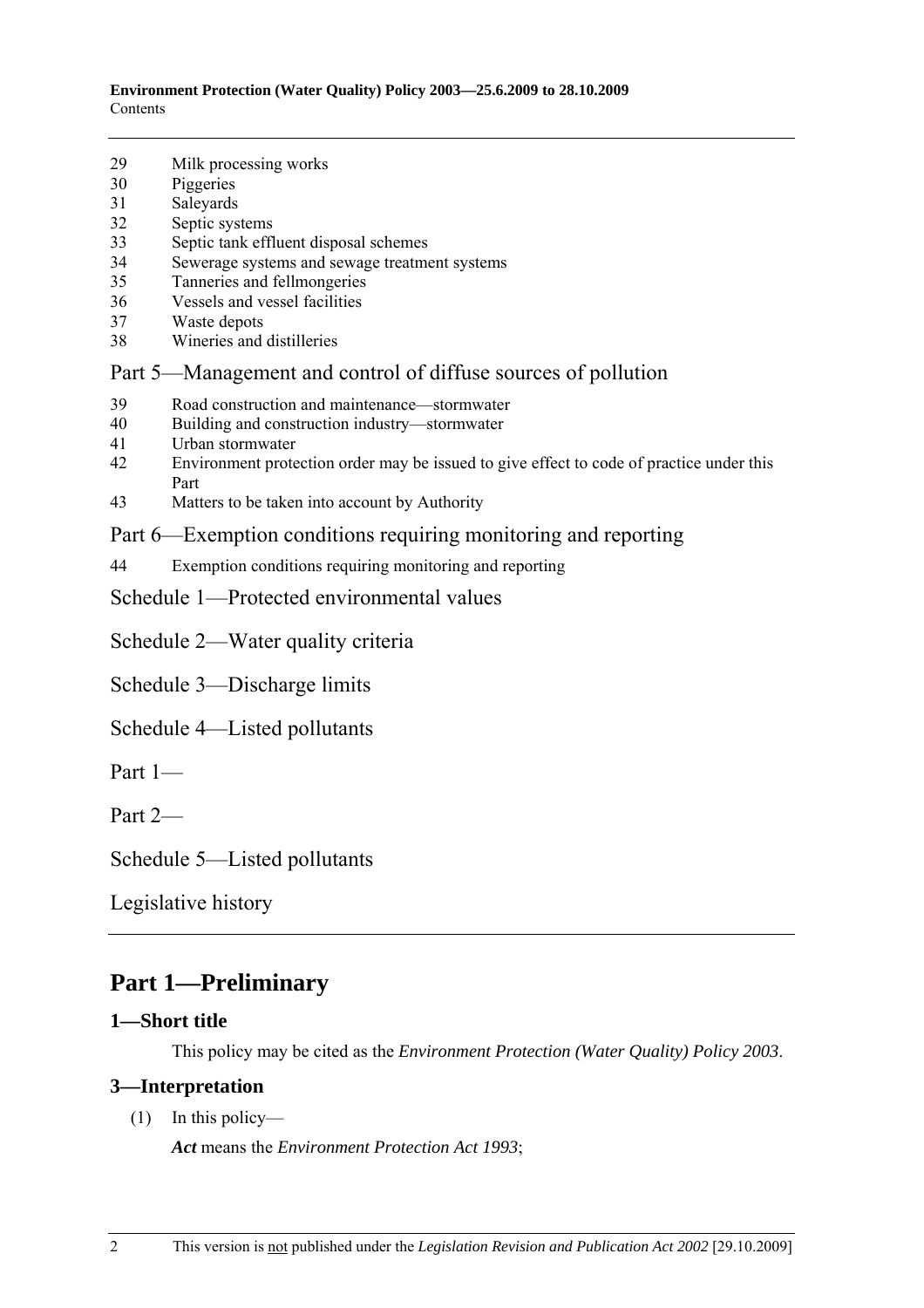*ANZECC* means the Australian and New Zealand Environment and Conservation Council;

*ARMCANZ* means the Agriculture Resource Management Council of Australia and New Zealand;

*clean stormwater* means stormwater that is not contaminated stormwater;

*contaminated stormwater* means stormwater that is contaminated by a pollutant listed in Schedule 4 or any material that could be reasonably prevented from entering the pipes, gutters and other channels used to collect and convey the stormwater;

*exemption* means an exemption under Part 6 of the Act;

*pollutant* has the same meaning as in the Act, and includes waste;

*protected environmental value*, in relation to waters or a particular body of water, means such of the following beneficial aspects or uses of water as are designated by this policy (see clause 9) in respect of those waters or that body of water for protection from pollution:

- A Aquatic ecosystem—
	- (i) fresh water;
	- (ii) marine water;
- B Recreational water use and aesthetics—
	- (i) primary contact;
	- (ii) secondary contact;
	- (iii) aesthetics;
- C Potable use;
- $D$  Agricultural/aquaculture use—
	- (i) irrigation;
	- (ii) stock watering;
	- (iii) aquaculture;
- E Industrial use;

*septic system* means a system used on premises for the on-site collection, treatment and disposal of sewage generated at the premises, and includes a septic tank;

*stormwater* means rain or melted precipitation that runs off land or structures on land;

surface waters means-

- (a) marine waters; and
- (b) all other waters of the State other than underground water;

*underground water* means water occurring naturally, or stored, below ground level;

*vessel* means a boat, yacht, ship or other vessel capable of floating and being used on water;

*waste* has the same meaning as in the Act, and includes wastewater;

*waste management hierarchy*—see clause 7;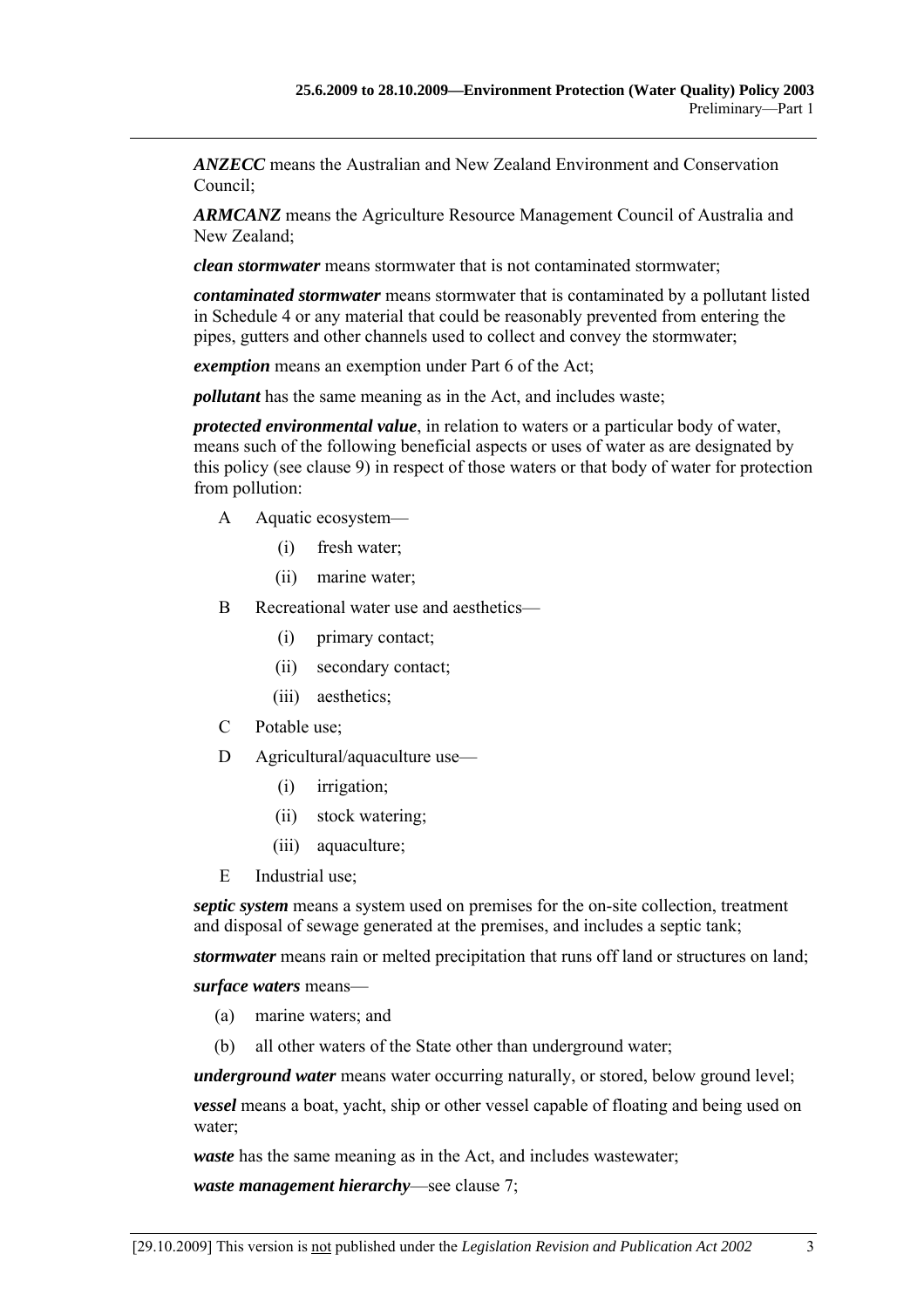*wastewater* means waste principally consisting of water, and includes wash down water, cooling water, effluent, irrigation runoff and contaminated stormwater;

*wastewater management system* means a system designed and operated for the purpose of collecting and managing wastewater so as to minimise any adverse impacts of the wastewater on the environment;

*wastewater storage lagoon* means any dam, pond or lagoon constructed and used for the purpose of holding wastewater but does not include a sediment retention basin;

*watercourse* means any of the following (whether or not temporarily dry):

- (a) a river, creek or other natural watercourse (whether modified or not);
- (b) a dam or reservoir that collects water flowing in a watercourse;
- (c) a lake, wetland or other body of water through which water flows;
- (d) the Coorong;
- (e) an artificial channel;
- (f) a public stormwater disposal system;
- (g) part of a watercourse;

*water quality criteria*, in relation to protecting a particular protected environmental value, means the maximum concentrations of certain substances permitted by this policy to be in water, or the minimum or maximum levels permitted for certain characteristics of water;

*water quality objectives*—see clause 10;

*waters* means waters to which this policy applies—see clause 4.

- (2) For the purposes of this policy, a person discharges or deposits waste or a pollutant into waters or onto land if the person causes or allows the waste or pollutant to be discharged or deposited into the waters or onto the land or fails to prevent it from entering the waters or escaping onto the land (including by processes such as seepage or infiltration or carriage by wind, rain, sea spray or stormwater or by the rising of the water table).
- (3) For the purposes of this policy, the discharge or deposit of waste or a pollutant into a watercourse that is temporarily dry will be regarded as the discharge or deposit of the waste or pollutant into waters.
- (4) In this policy, the expression *mandatory provision* followed by a statement as to the category of offence is to be taken to signify that contravention of the provision at the foot of which the expression appears is, for the purposes of Part 5 of the Act, an offence of the category so stated.

#### **Note—**

Unless the contrary intention appears, terms used in this policy that are defined in the Act have the respective meanings assigned to those terms by the Act.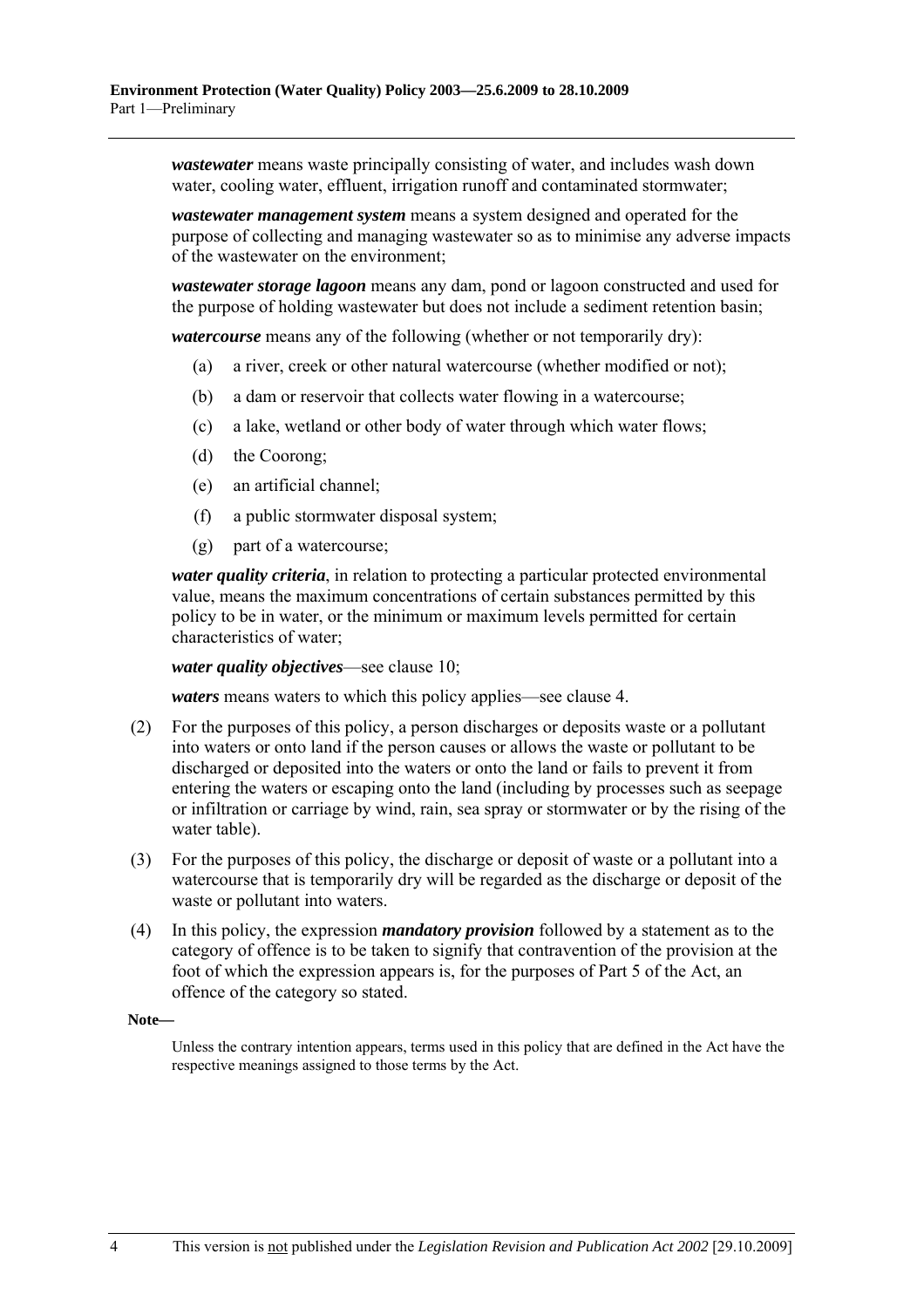### **4—Application of policy**

- (1) Subject to section 7 of the Act and this clause, this policy applies in relation to all surface waters and underground waters including the water within a public stormwater disposal system or irrigation drainage channel, but excluding—
	- (a) water within the pipes and closed tanks of a water reticulation system; and
	- (b) water within a sewage system or wastewater management system; and
	- (c) water within a closed tank constructed of or lined with material impervious to water; and
	- (d) water within a private or public swimming pool.
- (2) This policy does not apply to the discharge of clean stormwater into any waters.
- (3) Except for Part 5, this policy does not apply to the ultimate discharge of stormwater from a public stormwater disposal system into any waters by a government or public authority responsible for the system.
- (4) Nothing in this policy affects the operation of an environmental authorisation granted under the Act, or any authority or exemption given by or under any other Act or law, and in force immediately before the commencement of this policy.

### **6—Amendment of policy without following normal procedure (section 32)**

- (1) The following provisions of this policy may be amended by the Minister, by notice in the Gazette, pursuant to section 32(1)(c) of the Act:
	- (a) Division 2 of Part 4;
	- (b) Part 5;
	- (c) Table 2 of Schedule 1;
	- (d) Schedule 2;
	- (e) Schedule 3;
	- (f) Schedule 4;
	- (g) Schedule 5.
- (2) The kinds of changes that may be made to a provision by amendment under subclause (1) are as follows:
	- (a) the provision may be substituted wholly or in part;
	- (b) material may be varied or struck out from the provision;
	- (c) material may be inserted into the provision.
- (3) The Authority cannot make a recommendation to the Minister for amendment of any of the provisions referred to in subclause  $(1)$  unless—
	- (a) a proposal for the amendment has been developed, taking into account, where relevant, the principles set out in the *Australian and New Zealand Guidelines for Fresh and Marine Water Quality 2000* prepared by ANZECC/ARMCANZ, as in force from time to time, or in any guidelines substituted for those guidelines; and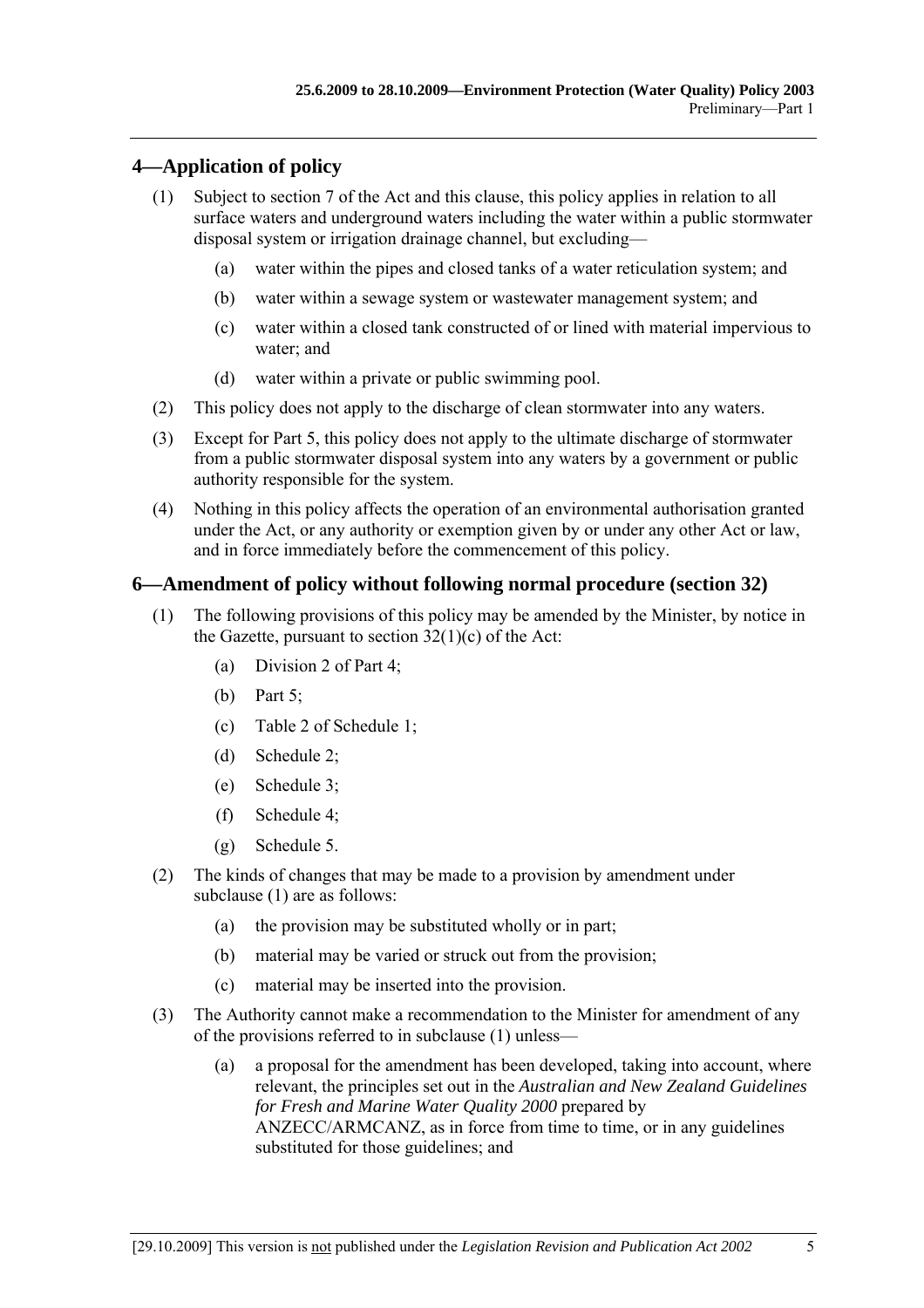- (b) the proposal has been reduced to writing, clearly setting out the purpose and likely impact of and reasons for the proposed amendment; and
- (c) there have been consultations with relevant organisations and industries and the community likely to be affected by the proposed amendment; and
- (d) the views expressed by those consulted have been considered by the Authority and communicated to the Minister.

# **Part 2—Objects of policy**

#### **7—Objects**

- (1) The principal object of this policy is to achieve the sustainable management of waters, by protecting or enhancing water quality while allowing economic and social development.
- (2) This policy more particularly seeks to  $\overline{\phantom{a}}$ 
	- (a) focus water quality management on achieving water quality objectives that will protect or enhance the water quality values assigned by this policy to the various areas of water; and
	- (b) ensure that pollution from both diffuse and point sources does not prejudice the achievement of those water quality objectives; and
	- (c) ensure that waste management will be based on doing the following, in the following order of priority (the *waste management hierarchy*):
		- (i) avoiding the production of waste;
		- (ii) minimising, as far as reasonably practicable, the production of waste;
		- (iii) reusing waste;
		- (iv) recycling waste;
		- (v) recovering part of waste for re-use;
		- (vi) treating waste to reduce potentially degrading impacts;
		- (vii) disposing of waste in an environmentally sound manner,

to the effect that, first, the production of waste should be avoided and, second, to the extent that avoidance is not reasonably achievable, the production of waste should, as far as reasonably practicable, be minimised, and so on; and

- (d) promote best practice environmental management; and
- (e) promote within the community environmental responsibility and involvement in environmental issues.

# **Part 3—Water quality objectives**

#### **8—Designation of protected environmental values (Schedule 1)**

 (1) Subject to this clause, the protected environmental values of the waters to which this policy applies are the values designated for those waters (by an "X") in Table 1 of Schedule 1.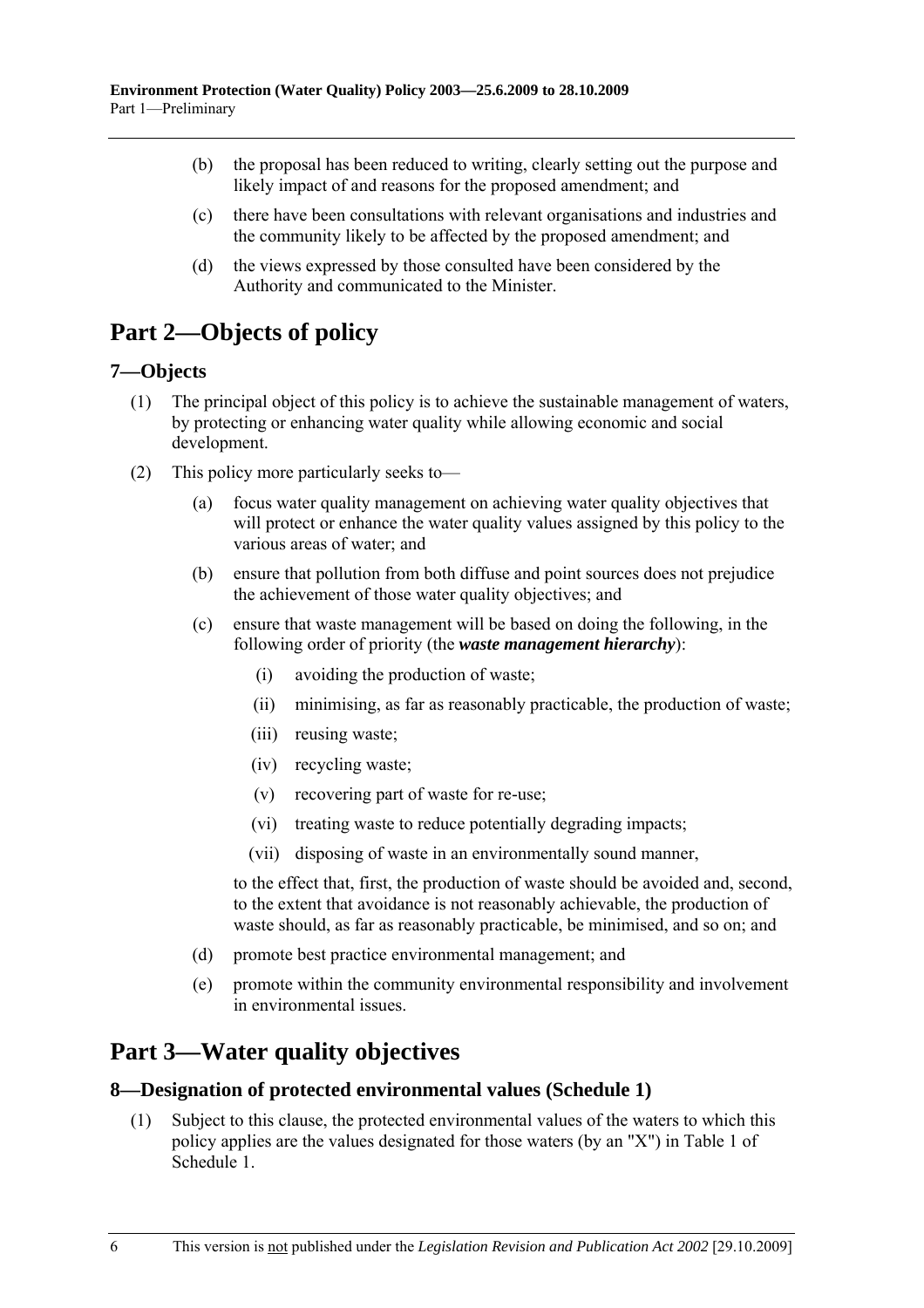(2) However, the protected environmental values of a particular body of water described or delineated in Table 2 of Schedule 1 are the values designated in respect of that body of water in that table.

#### **9—Water quality criteria (Schedule 2)**

- (1) Subject to this clause, the water quality criteria for waters that have a protected environmental value are the criteria set out in Table 1 of Schedule 2 for waters with that value.
- (2) However, the water quality criteria for a particular body of water described or delineated in Table 2 of Schedule 2 are the criteria designated in respect of that body of water in that table.

#### **10—Water quality objectives**

The water quality objectives for any particular waters will be achieved if the provisions of this policy relating to the water quality criteria applicable to those waters are complied with, so that the protected environmental values of those waters are safeguarded.

## **Part 4—Management and control of point source pollution**

#### **Division 1—General obligations**

#### **11—General obligation to avoid discharge etc into waters**

- (1) A person who is undertaking an activity, or is an occupier of land, must take all reasonable and practicable measures (not being measures that themselves cause environmental harm) to avoid the discharge or deposit of waste from that activity or  $land$ 
	- (a) into any waters; or
	- (b) onto land in a place from which it is reasonably likely to enter any waters (including by processes such as seepage or infiltration or carriage by wind, rain, sea spray, or stormwater or by the rising of the water table),

and, in taking those measures, must apply the waste management hierarchy.

- (2) If, after having complied with subclause (1), some waste is to be discharged or deposited, and may lawfully be discharged or deposited, by a person into waters or onto land referred to in subclause (1)(b), the person must take all reasonable and practicable measures to prevent or minimise any resulting environmental harm to waters.
- (3) Subclause (2) does not derogate from any other provision of this policy.

#### **12—Obligation not to cause certain environmental harm**

A person must not, by discharging or depositing a pollutant into any waters, cause any of the following:

- (a) loss of seagrass or other native aquatic vegetation; or
- (b) a reduction in numbers of any native species of aquatic animal or insect; or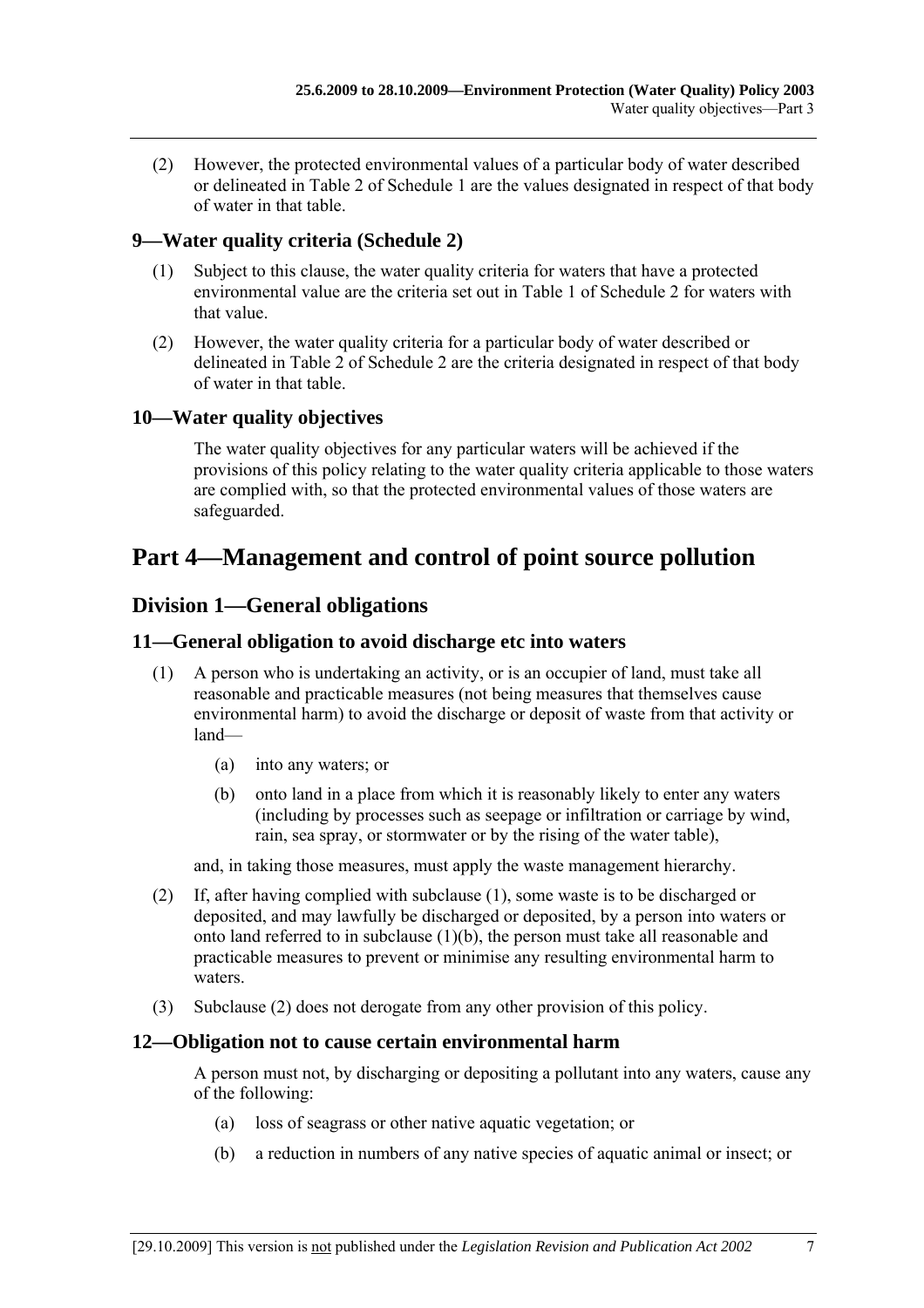- (c) an increase in numbers of any non-native species of aquatic animal or insect; or
- (d) a reduction in numbers of aquatic organisms necessary to a healthy aquatic ecosystem; or
- (e) an increase in algal or aquatic plant growth; or
- (f) the water to become toxic to vegetation on land; or
- (g) the water to become harmful or offensive to humans, livestock or native animals; or
- (h) an increase in turbidity or sediment levels.

Mandatory provision: Category B offence.

#### **13—Obligation not to contravene water quality criteria (Schedule 2)**

- (1) A person must not, by discharging or depositing a pollutant into any waters, cause any of the water quality criteria applicable (see Schedule 2) to those waters—
	- (a) to be exceeded or, if already exceeded (whether through natural causes, the discharge or deposit of a pollutant or a combination of both), further exceeded; or
	- (b) in the case of a minimum level specified in Schedule 2 in relation to a characteristic of water—to be decreased or, if already decreased (whether through natural causes, the discharge or deposit of a pollutant or a combination of both), further decreased.

Mandatory provision: Category B offence.

 $(2)$  In this clause—

*exceeded* or *decreased* means exceeded or decreased as measured by a method approved by the Authority.

 (3) To avoid doubt, if zero constitutes a water quality criterion in Schedule 2 for a particular pollutant, the pollutant must not be detectable in the relevant waters when measured by a method approved by the Authority.

#### **14—Exemption from water quality criteria in surface waters—mixing zones**

- (1) The Authority may only grant a person an exemption from clause 13 in respect of the discharge of waste into surface waters if the person satisfies the Authority that measures can be taken in accordance with subclause (2) to establish an area in the waters where the waste is discharged and mixed with the waters (a *mixing zone*).
- (2) The following requirements apply in relation to a mixing zone:
	- (a) the establishment of the zone must not—
		- (i) pose a significant risk to aquaculture areas, potable water intakes or supplies or marine parks or other areas of water with a high conservation value; or
		- (ii) be inconsistent with a plan adopted under Part 7 of the *Water Resources Act 1997*;
	- (b) the zone must not be situated within waters that—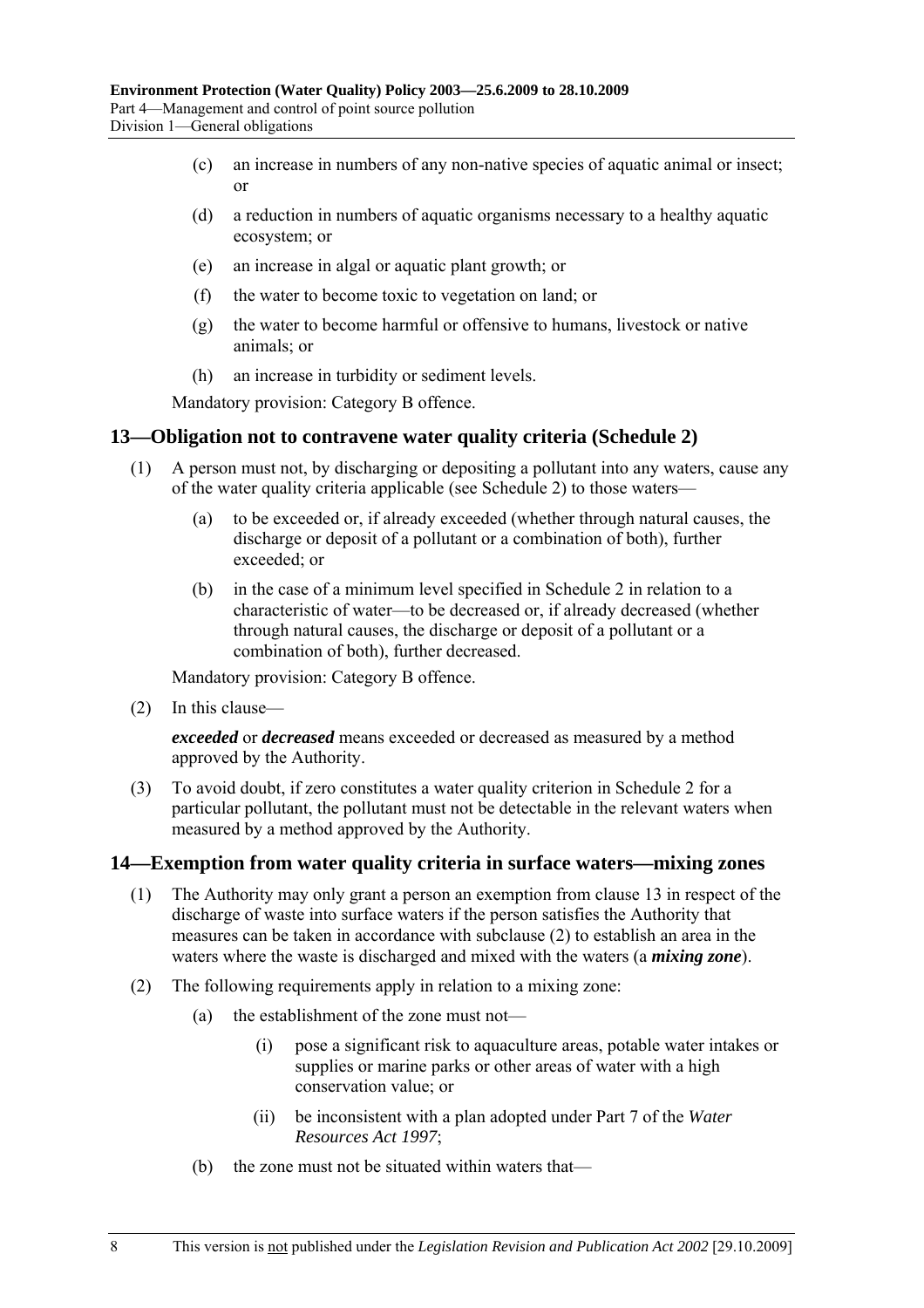- (i) are regularly used to a significant extent for primary contact recreation; or
- (ii) have significant value as a spawning or nursery area for aquatic organisms;
- $(c)$  in the case of marine waters (other than estuarine waters), the zone must—
	- (i) have a radius not exceeding 100 metres; and
	- (ii) not be within 200 metres of the mean low water mark of the coast at spring tides;
- (d) in the case of other surface waters, the zone must have a radius not exceeding 20 metres;
- $(e)$  the zone's operation must—
	- (i) be sustainable; and
	- (ii) prevent or minimise the presence in or about the waters of objectionable matter or odours, or discolouration, as a result of the discharge; and
	- (iii) not prejudice the water quality objectives for the waters outside the zone.
- (3) If the Authority grants a person an exemption referred to in subclause (1), the Authority must, in addition to any other conditions that may be imposed, impose conditions of the exemption requiring the person to take the measures referred to in this clause.

#### **15—Exemption from water quality criteria in underground water attenuation zones**

- (1) The Authority may only grant a person an exemption from clause 13 in respect of the discharge of waste into underground waters if the person satisfies the Authority that measures can be taken in accordance with subclause (2) to establish an area in the waters where the waste is discharged and the concentration of pollutants is reduced by physico-chemical and microbiological processes (an *attenuation zone*).
- (2) The following requirements apply in relation to an attenuation zone:
	- (a) the zone must not be situated wholly or partly within a water protection area within the meaning of Part 8 of the Act;
	- (b) the zone must not extend beyond the boundaries of the land on which the waste is generated except with the consent of the landowners affected;
	- (c) the aquifer must not have high permeability properties (eg. Karst rock or fractured rock aquifers);
	- (d) the zone's operation must—
		- (i) be sustainable; and
		- (ii) not prejudice the water quality objectives for the waters outside the zone.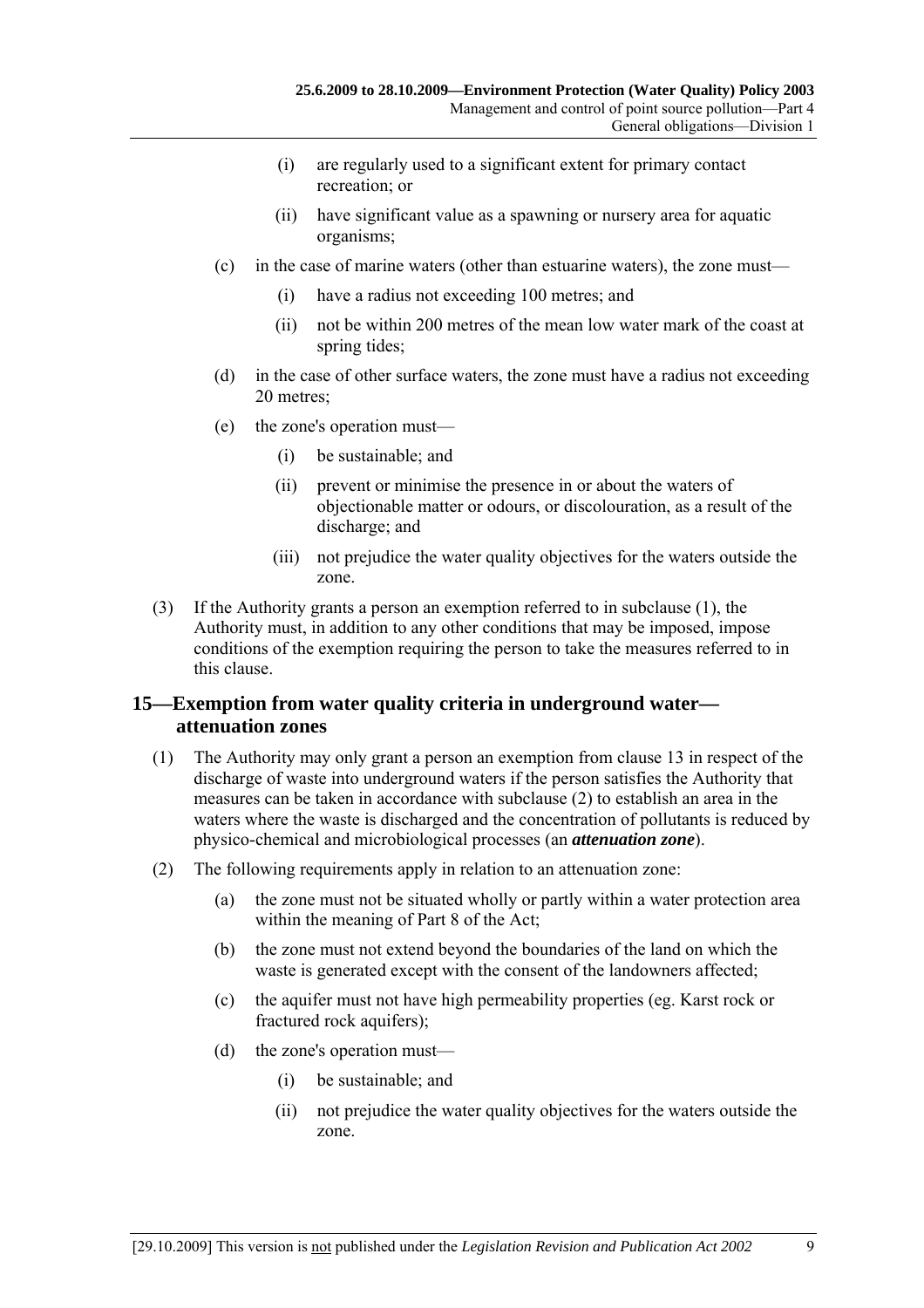- (3) If the Authority grants a person an exemption referred to in subclause (1), the Authority must, in addition to any other conditions that may be imposed, impose conditions of the exemption requiring the person–
	- (a) to take the measures referred to in this clause; and
	- (b) to take action in accordance with a contingency plan approved by the Authority if pollution from within the attenuation zone is detected outside the zone.

#### **16—Obligation not to exceed discharge limits fixed by policy (Schedule 3)**

 (1) A person must not, in the course of undertaking an activity described in Schedule 3, discharge a pollutant listed in the Schedule into any waters, or a particular body of water described or delineated in the Schedule, at a rate or concentration level that exceeds the rate or concentration level specified by the Schedule in respect of that pollutant.

Mandatory provision: Category B offence.

- (2) The Authority must not grant an exemption from subclause (1) if of the opinion that to do so would—
	- (a) prejudice the water quality objectives for waters inside or outside the area of water to which the proposed exemption would apply; or
	- (b) be inconsistent with a plan adopted under Part 7 of the *Water Resources Act 1997*.

#### **17—Obligation not to discharge or deposit listed pollutants into waters or onto certain land (Schedule 4)**

- (1) A person must not discharge or deposit a pollutant listed in Part 1 of Schedule  $4$ 
	- (a) into any waters; or
	- (b) onto land in a place from which it is reasonably likely to enter any waters (including by processes such as seepage or infiltration or carriage by wind, rain, sea spray or stormwater or by the rising of the water table).

Mandatory provision: Category B offence.

- (2) Subclause (1) does not apply in relation to the lawful use of a pesticide or herbicide if the pesticide or herbicide is manufactured for use in relation to waters and is used at a concentration not exceeding a maximum concentration specified by the manufacturer or by law.
- (3) A person must not discharge or deposit a pollutant listed in Part 2 of Schedule 4 into any waters.

Mandatory provision: Category B offence.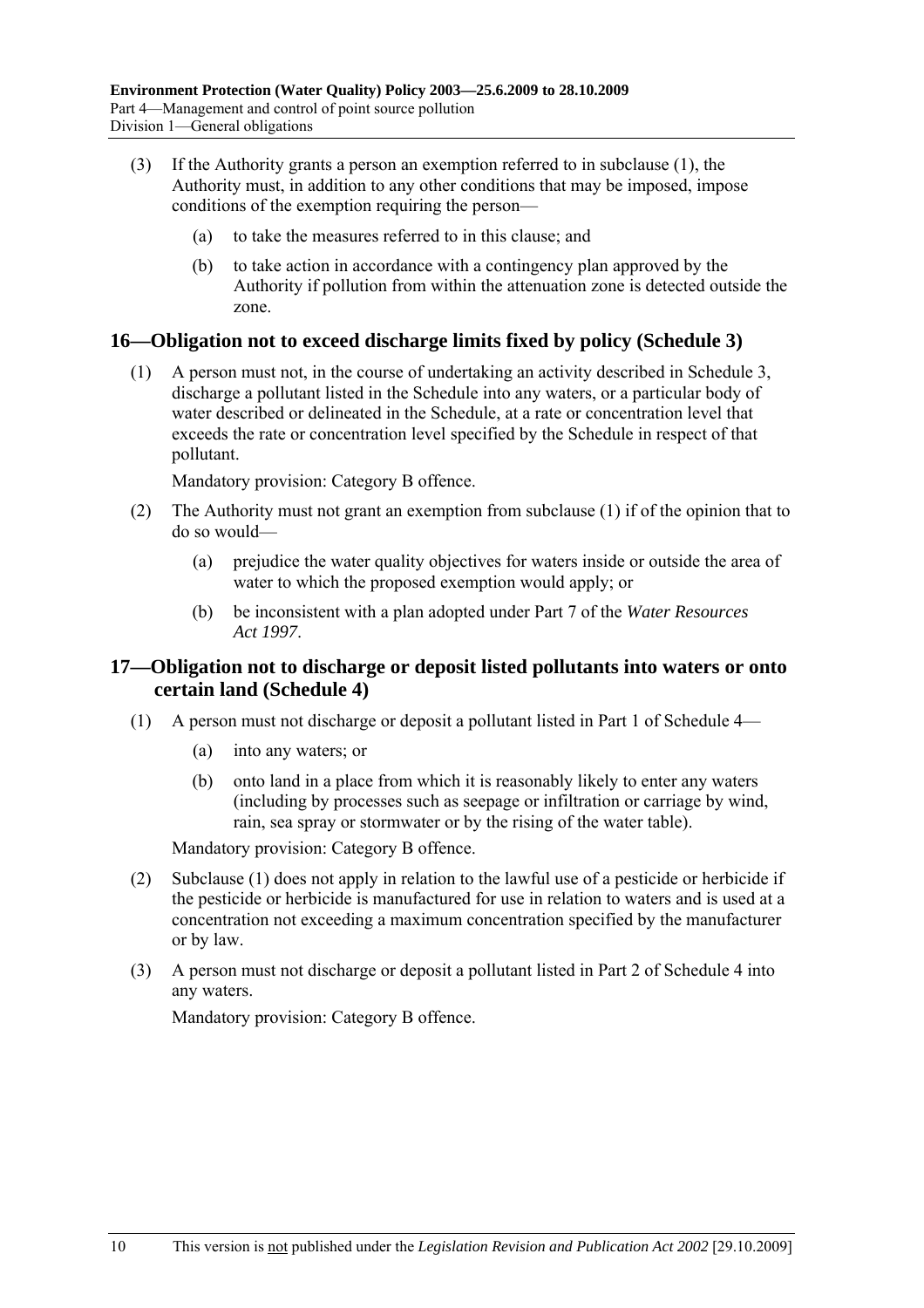#### **18—Wastewater storage lagoons**

- (1) In determining matters required to be determined by the Authority under Part 6 of the Act in relation to an environmental authorisation or an application for an environmental authorisation that involves the construction of a wastewater storage lagoon or an application for a development authorisation referred to the Authority under the *Development Act 1993* that involves the construction of a wastewater storage lagoon, the Authority must take into account the principle that the construction of wastewater storage lagoons should be avoided in the following locations:
	- (a) within the flood plain known as the "1956 River Murray Flood Plain" or any flood plain that is subject to flooding that occurs, on average, more often than once in every 100 years;
	- (b) within a water protection area within the meaning of Part 8 of the Act;
	- (c) within 20 metres of a public road or road reserve;
	- (d) within 50 metres of a bank of a watercourse;
	- (e) within 200 metres of a residence built on land that is owned by some other person;
	- (f) within 500 metres of the high water mark;
	- (g) within an area where the base of the lagoon would be below any seasonal water table.
- (2) A person must not store a pollutant listed in Schedule 5 in a wastewater storage lagoon located in-
	- (a) the flood plain known as the "1956 River Murray Flood Plain"; or
	- (b) a water protection area within the meaning of Part 8 of the Act.

Mandatory provision: Category B offence.

- (3) A person who constructs a wastewater storage lagoon must comply with the following provisions:
	- (a) the lagoon must be constructed so that polluted water in the lagoon cannot intercept with any underlying seasonal water table;
	- (b) in the case of a lagoon that is to be used for storage of wastewater that contains a pollutant listed in Schedule 5, the lagoon must—
		- (i) be constructed of or lined with an impervious material; or
		- (ii) be equipped with leak collection facilities that collect all leakages and return them to the lagoon or dispose of them in some other lawful manner;
	- (c) in the case of a lagoon other than one to which paragraph (b) applies, the lagoon must be constructed of or lined with a barrier that minimises, as far as practicable, leakage from the lagoon;
	- (d) a sufficient number of monitoring bores must be installed and properly placed so that the presence of any leakage can be readily ascertained;
	- (e) the lagoon must be constructed so as not to be liable to inundation or damage from flood waters;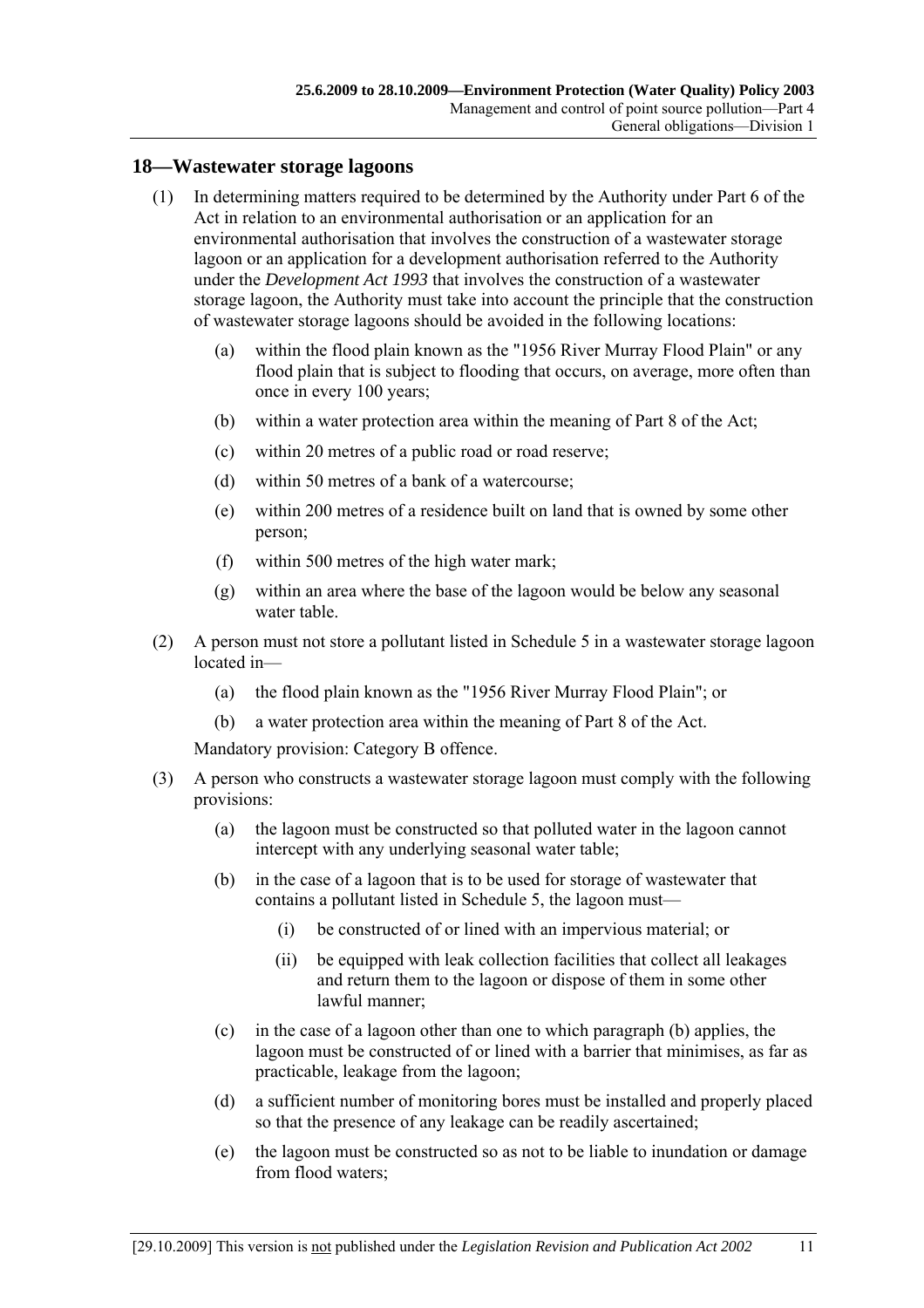(f) if there is any potential for the wastewater in the lagoon being a risk to the health of any animals, sufficient barriers to access to the lagoon by those animals must be installed.

Mandatory provision: Category B offence.

 (4) A person who discharges wastewater into a lagoon to which subclause (3) applies must ensure that the lagoon is maintained in a condition that ensures ongoing compliance with the provisions set out in that subclause.

Mandatory provision: Category B offence.

 (5) A person who discharges wastewater into a wastewater storage lagoon must not allow the water in the lagoon to reach a level that is less than 600 millimetres from the level of the maximum carrying capacity of the lagoon.

Mandatory provision: Category B offence.

#### **19—Obligation not to discharge listed pollutants or waste into bores, mine shafts etc (Schedule 4)**

A person must not, after the first year of the operation of this policy, discharge or deposit a pollutant listed in Schedule 4 or any waste into a bore, mine shaft, quarry, well, infiltration basin or other similar structure or a naturally occurring sinkhole.

Mandatory provision: Category B offence.

## **Division 2—Additional obligations relating to particular activities**

#### **20—Application of Division**

Obligations imposed by this Division are in addition to and do not derogate from obligations imposed by the other provisions of this policy.

#### **21—Abattoirs, slaughter houses and poultry processors**

- (1) An operator of an abattoir, slaughter house or poultry processing works must ensure that-
	- (a) the premises incorporate a wastewater management system; and
	- (b) the system is effectively operating in respect of any wastewater generated at the premises while the premises are being used as an abattoir, slaughter house or poultry processing works; and
	- $(c)$  waste generated at the premises is not discharged—
		- (i) into any waters; or
		- (ii) onto land in a place from which it is reasonably likely to enter any waters (including by processes such as seepage or infiltration or carriage by wind, rain, sea spray or stormwater or by the rising of the water table).

Mandatory provision: Category B offence.

 (2) This clause will not apply until the expiry of the first year of the operation of this policy in relation to premises that were, immediately before the commencement of this policy, an abattoir, a slaughter house or a poultry processing works.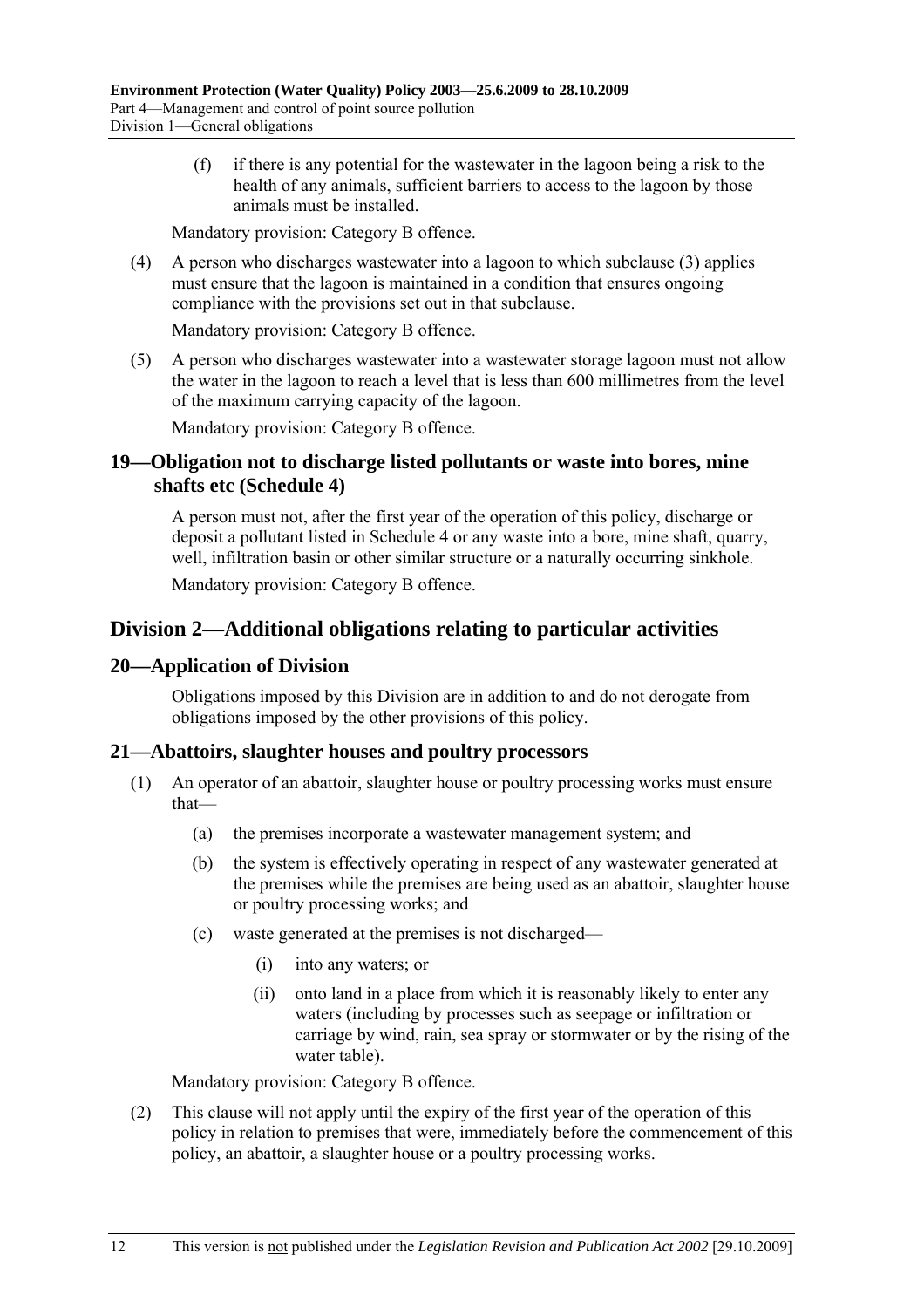#### **22—Antifoulants**

 $(1)$  In this clause—

*antifoulant* means any chemical substance designed for application to water submerged surfaces to inhibit the growth of plants, animals or other organisms on those surfaces.

- (2) If a person uses an antifoulant, the code titled *Code of Practice for Antifouling and Inwater Hull Cleaning and Maintenance 1997* prepared by ANZECC applies.
- (3) The Authority or another administering agency may issue an environment protection order to a person who uses an antifoulant to give effect to the code referred to in subclause (2).
- (4) A person must, in using an antifoulant, or removing an antifoulant from any surface, comply with the following provisions:
	- (a) the only antifoulant containing tributyltin that may be used is one where the release rate of tributyltin from the antifoulant is less than 5 micrograms per square centimetre per day (as determined in accordance with a method approved by the Authority);
	- (b) an antifoulant containing tributyltin must not be used on a vessel that is less than 25 metres in length unless the hull of the vessel is made of aluminium;
	- (c) the cleaning of the hull of a vessel or the surface of any structure that has been coated with an antifoulant, or of any equipment contaminated with antifoulant, may only be carried out—
		- (i) in dry dock; or
		- (ii) above the high water mark of any waters; or
		- (iii) below the high water mark of any waters while the tide is out to such an extent that there is no tidal water coming into contact with the vessel, structure or equipment;
	- $(d)$  antifoulant residues
		- (i) must not enter any waters; and
		- (ii) must not come into contact with any land that is below the high water mark of any waters; and
		- (iii) must be collected and disposed of at a waste depot that is authorised under the Act to receive such waste.

Mandatory provision: Category B offence.

#### **22A—Aquifer water storage and recovery schemes**

 $(1)$  In this clause—

*aquifer water storage and recovery scheme* means a scheme involving the injection of stormwater into an aquifer for the purpose of storage and subsequent recovery.

 (2) If a person operates an aquifer water storage and recovery scheme, the code titled *Code of Practice for Aquifer Storage and Recovery 2004* prepared by the Authority applies.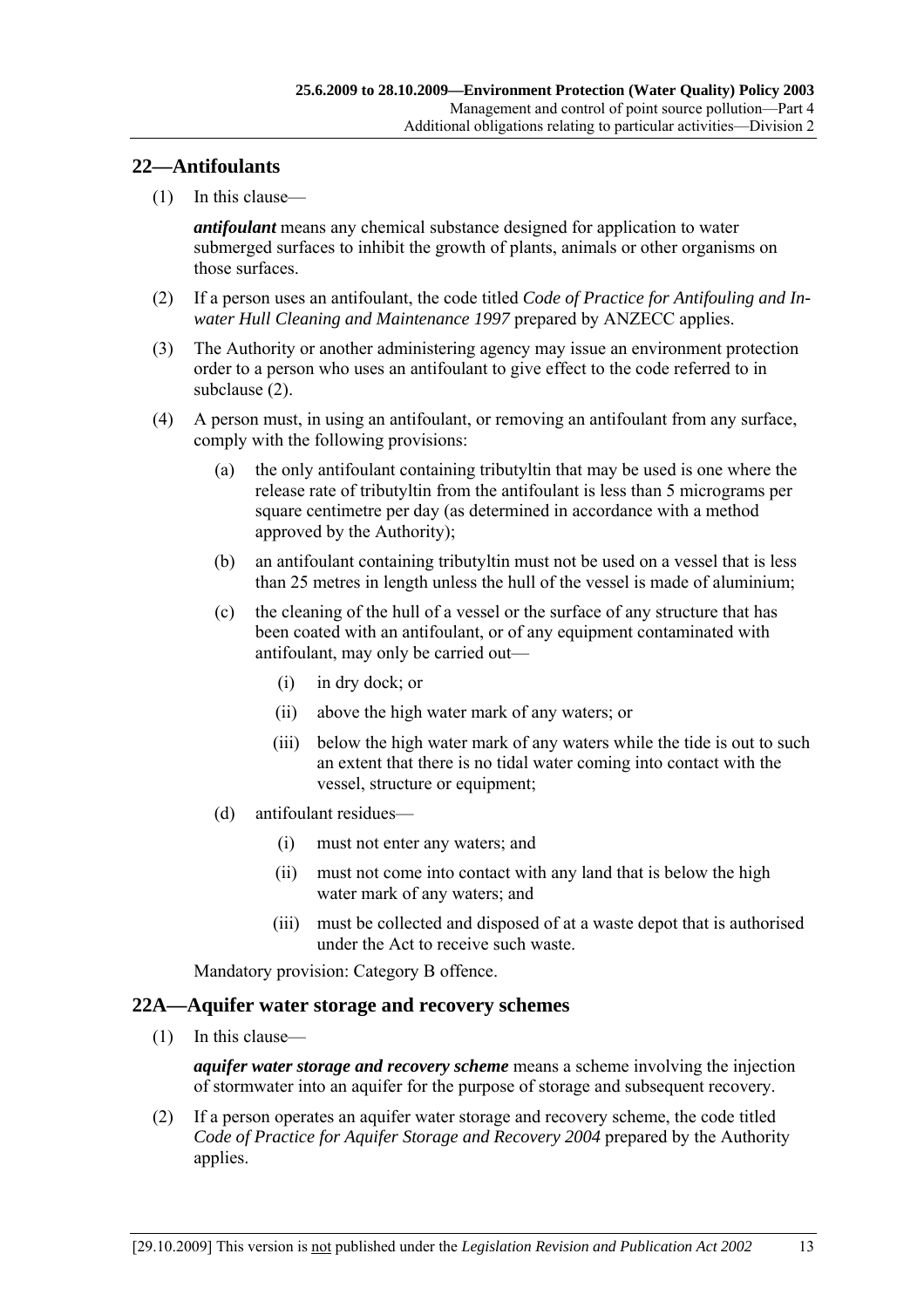(3) The Authority may issue an environment protection order to a person who operates an aquifer water storage and recovery scheme to give effect to the code referred to in subclause (2).

#### **23—Cattle feedlots**

 $(1)$  In this clause—

*cattle feedlot* means a confined yard or area in which cattle are held and are fed principally by mechanical means or by hand.

- (2) An operator of a cattle feedlot must ensure that—
	- (a) the premises incorporate a wastewater management system; and
	- (b) the system is effectively operating in respect of any wastewater generated at the premises while the premises are being used as a cattle feedlot; and
	- $(c)$  waste generated at the premises is not discharged—
		- (i) into any waters; or
		- (ii) onto land in a place from which it is reasonably likely to enter any waters (including by processes such as seepage or infiltration or carriage by wind, rain, sea spray or stormwater or by the rising of the water table).

Mandatory provision: Category B offence.

- (3) Subclause (2) will not apply until the expiry of the first year of the operation of this policy in relation to premises that were, immediately before the commencement of this policy, a cattle feedlot.
- (4) The Authority must, in determining any matters under Part 6 of the Act in relation to a cattle feedlot, take into account the *Guidelines for Establishment and Operation of Cattle Feedlots in South Australia 1994* prepared by the Authority and Primary Industries SA.

### **24—Composting works**

 $(1)$  In this clause—

*composting works* means works for the production of mushroom or other compost.

- (2) An operator of composting works must ensure that—
	- (a) the premises incorporate a wastewater management system; and
	- (b) the system is effectively operating in respect of any wastewater generated at the premises while the premises are being used as composting works; and
	- $(c)$  waste generated at the premises is not discharged—
		- (i) into any waters; or
		- (ii) onto land in a place from which it is reasonably likely to enter any waters (including by processes such as seepage or infiltration or carriage by wind, rain, sea spray or stormwater or by the rising of the water table).

Mandatory provision: Category B offence.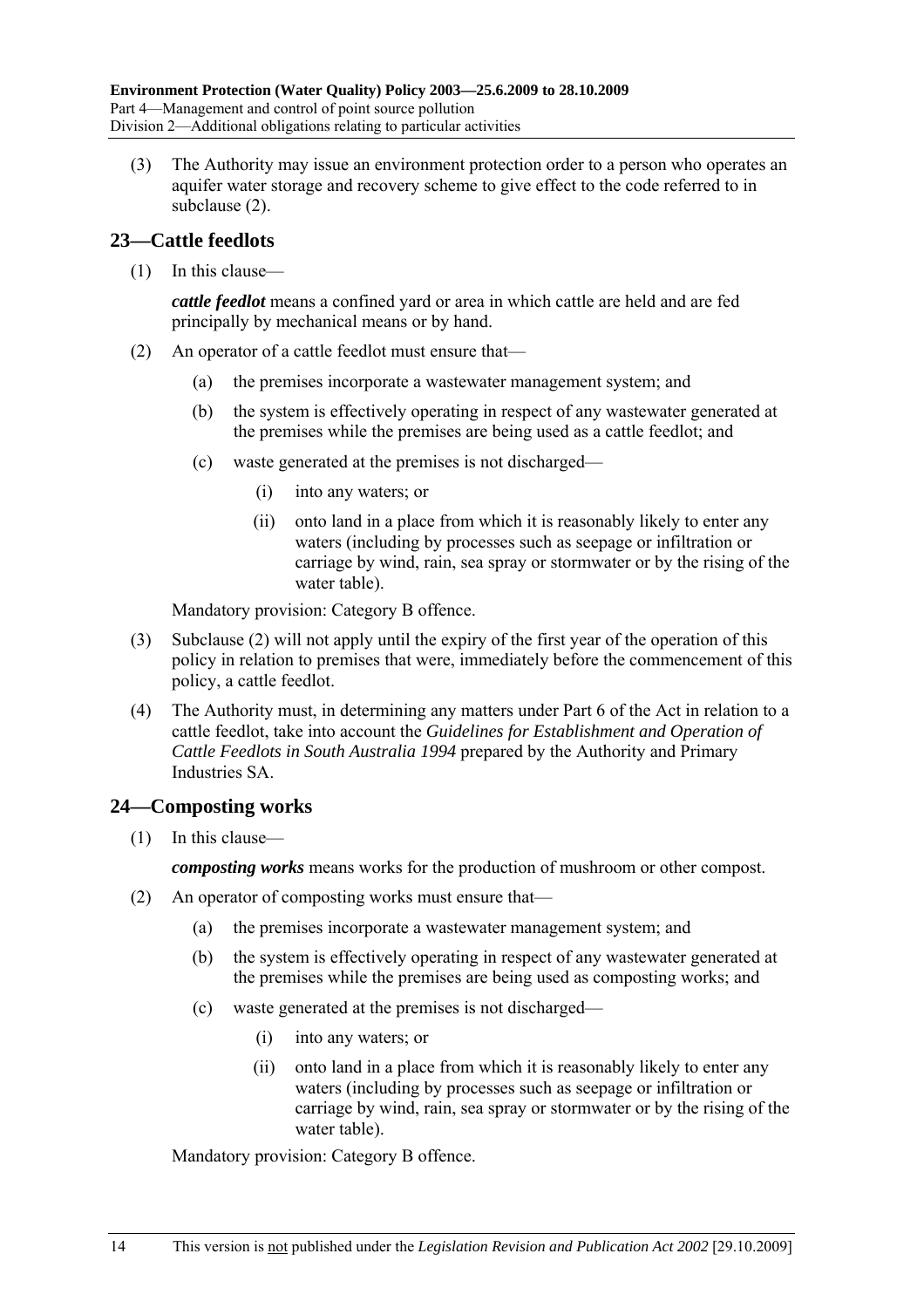(3) This clause will not apply until the expiry of the first year of the operation of this policy in relation to premises that were, immediately before the commencement of this policy, composting works.

#### **25—Concrete batching works**

 $(1)$  In this clause—

*concrete batching works* means works for the production of concrete or concrete products by the mixing of cement, sand, rock, aggregate or other similar materials.

- (2) An operator of concrete batching works must ensure that—
	- (a) the premises incorporate a wastewater management system; and
	- (b) the system is effectively operating in respect of any wastewater generated at the premises while the premises are being used as concrete batching works; and
	- $(c)$  waste generated at the premises is not discharged—
		- (i) into any waters; or
		- (ii) onto land in a place from which it is reasonably likely to enter any waters (including by processes such as seepage or infiltration or carriage by wind, rain, sea spray or stormwater or by the rising of the water table).

Mandatory provision: Category B offence.

 (3) This clause will not apply until the expiry of the first year of the operation of this policy in relation to premises that were, immediately before the commencement of this policy, used for the purposes of concrete batching works.

### **26—Extractive industries**

 $(1)$  In this clause—

*extractive industry* means operations involving extraction, or extraction and processing (by crushing, grinding, milling or separating into different sizes by sieving, air elutriation or in any other manner), of sand, gravel, stone, shell, shale, clay or soil, but does not include the removal of sand for the purposes of beach replenishment, or dredging.

 (2) An operator of an extractive industry must ensure that stormwater that has been contaminated by extracted material on the premises has had as much material removed from it as is reasonably practicable before it is discharged into any waters.

Mandatory provision: Category B offence.

 (3) This clause will not apply until the expiry of the first year of the operation of this policy in relation to premises that were, immediately before the commencement of this policy, used for the purposes of an extractive industry.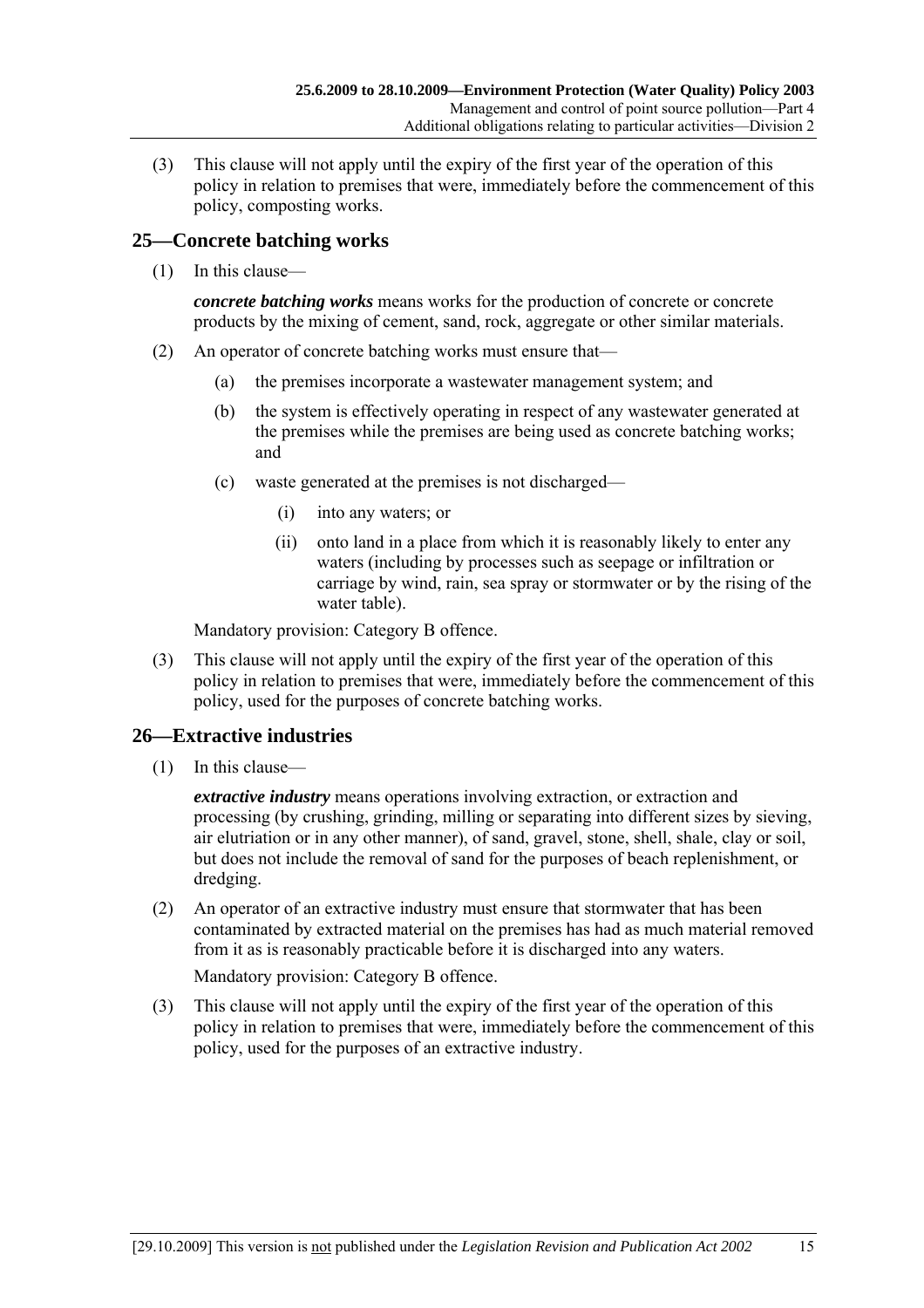#### **27—Fish processing works**

 $(1)$  In this clause—

*fish processing works* means premises used for the purposes of scaling, gilling, gutting, filleting, freezing, chilling, packing or otherwise processing fish for sale, but excluding the processing of fish only in the course of a business of selling fish by retail;

*premises* includes a vessel.

- (2) An operator of a fish processing works must ensure that—
	- (a) the premises incorporate a wastewater management system; and
	- (b) the system is effectively operating in respect of any wastewater generated at the premises while the premises are being used as a fish processing works; and
	- $(c)$  waste generated at the premises is not discharged—
		- (i) into any waters; or
		- (ii) onto land in a place from which it is reasonably likely to enter any waters (including by processes such as seepage or infiltration or carriage by wind, rain, sea spray or stormwater or by the rising of the water table).

Mandatory provision: Category B offence.

 (3) This clause will not apply until the expiry of the first year of the operation of this policy in relation to premises that were, immediately before the commencement of this policy, a fish processing works.

#### **28—Milking sheds**

 $(1)$  In this clause—

*milking shed* means any structure, whether roofed or not, at which operations for the milking of animals are carried on, including any associated yard areas in which animals are confined prior to or following milking.

- (2) An operator of a milking shed must ensure that—
	- (a) the premises incorporate a wastewater management system; and
	- (b) the system is effectively operating in respect of any wastewater generated at the premises while the premises are being used as a milking shed; and
	- $(c)$  waste generated at the premises is not discharged—
		- (i) into any waters; or
		- (ii) onto land in a place from which it is reasonably likely to enter any waters (including by processes such as seepage or infiltration or carriage by wind, rain, sea spray or stormwater or by the rising of the water table).

Mandatory provision: Category B offence.

 (3) If a person operates a milking shed, the code titled *Code of Practice for Milking Shed Effluent 2003* prepared by the Authority applies.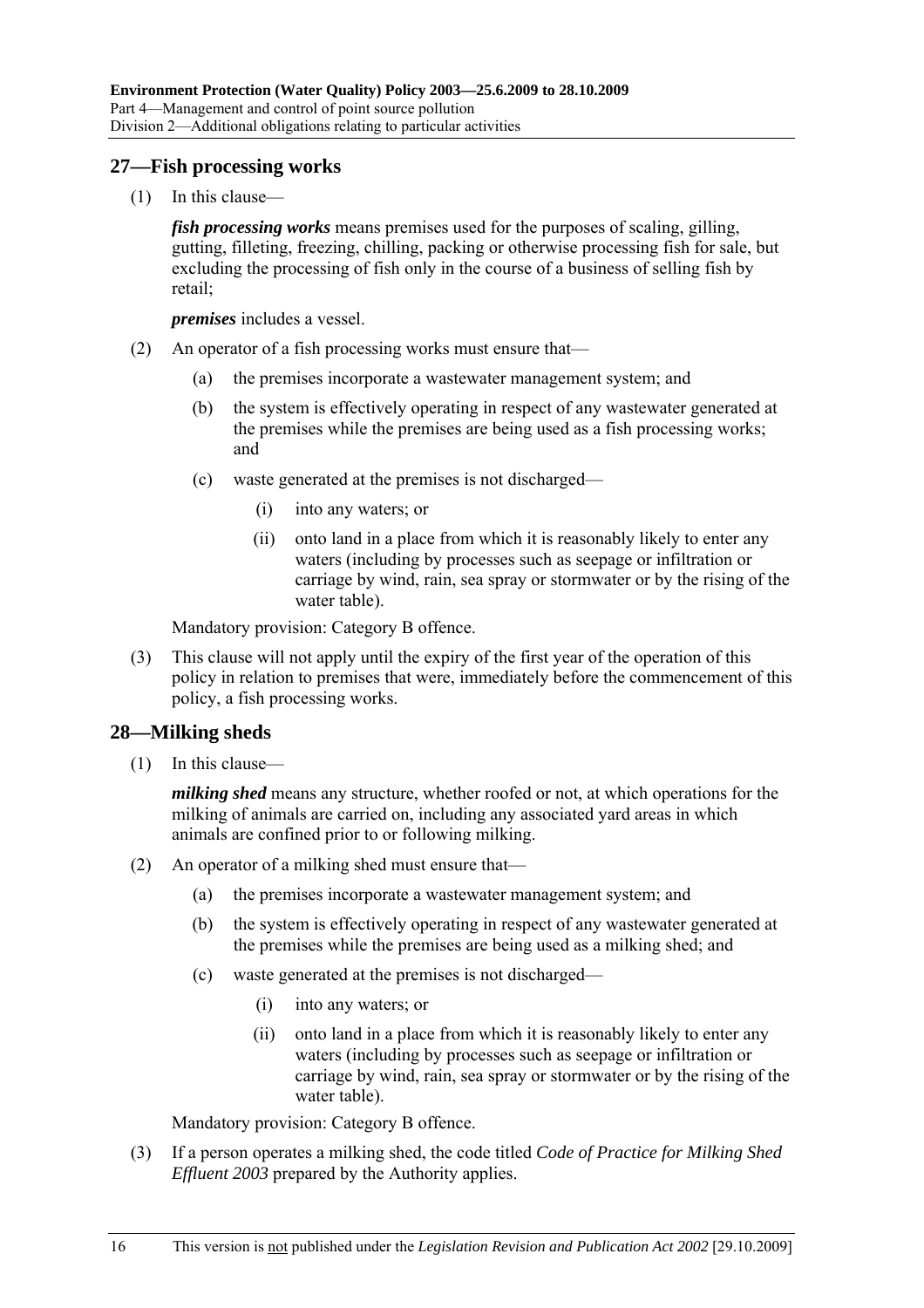(4) The Authority or another administering agency may issue an environment protection order to a person who operates a milking shed to give effect to the code referred to in subclause (3).

#### **29—Milk processing works**

 $(1)$  In this clause—

*milk processing works* means premises used for the purposes of separating, evaporating or otherwise processing milk for the manufacture of evaporated or condensed milk, cheese, butter, ice cream or other similar dairy products.

- (2) An operator of milk processing works must ensure that—
	- (a) the premises incorporate a wastewater management system; and
	- (b) the system is effectively operating in respect of any wastewater generated at the premises while the premises are being used as milk processing works; and
	- $(c)$  waste generated at the premises is not discharged—
		- (i) into any waters; or
		- (ii) onto land in a place from which it is reasonably likely to enter any waters (including by processes such as seepage or infiltration or carriage by wind, rain, sea spray or stormwater or by the rising of the water table).

Mandatory provision: Category B offence.

 (3) This clause will not apply until the expiry of the first year of the operation of this policy in relation to premises that were, immediately before the commencement of this policy, milk processing works.

### **30—Piggeries**

 $(1)$  In this clause—

*piggery* means premises consisting of confined or roofed structures used for the purposes of the keeping or husbandry of pigs.

- (2) An operator of a piggery must ensure that—
	- (a) the premises incorporate a wastewater management system; and
	- (b) the system is effectively operating in respect of any wastewater generated at the premises while the premises are being used as a piggery; and
	- $(c)$  waste generated at the premises is not discharged—
		- (i) into any waters; or
		- (ii) onto land in a place from which it is reasonably likely to enter any waters (including by processes such as seepage or infiltration or carriage by wind, rain, sea spray or stormwater or by the rising of the water table).

Mandatory provision: Category B offence.

 (3) Subclause (2) will not apply until the expiry of the first year of the operation of this policy in relation to premises that were, immediately before the commencement of this policy, a piggery.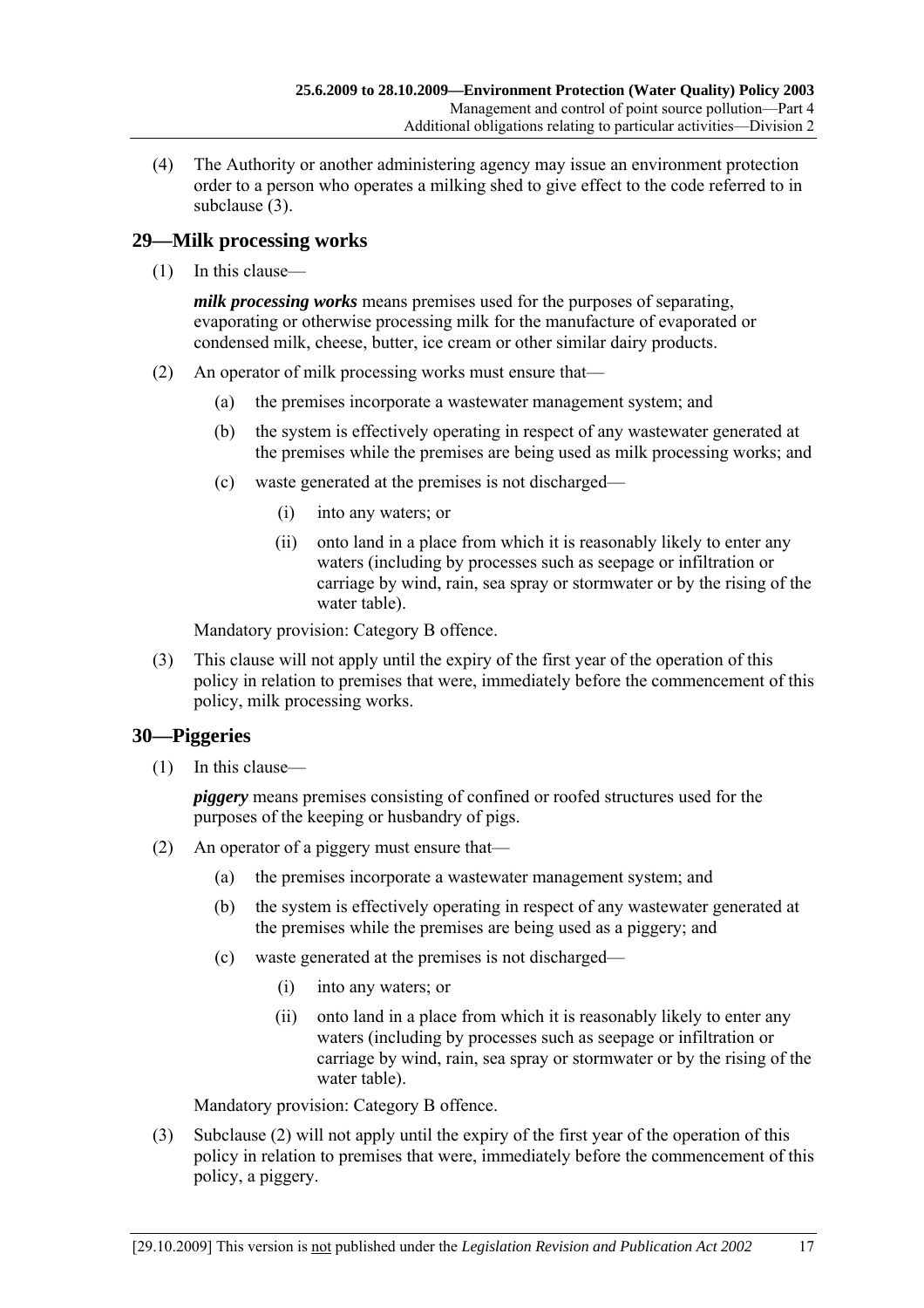(4) The Authority must, in determining any matters under Part 6 of the Act in relation to a piggery, take into account the *Development Guidelines for the Establishment of Intensive Piggeries in South Australia 1998* prepared by the Department for Primary Industries and Resources SA, the Authority, the South Australian Farmers' Federation and the Murraylands Regional Development Board.

#### **31—Saleyards**

 $(1)$  In this clause—

*saleyard* means a commercial yard at which cattle, sheep or other animals are gathered or confined for the purposes of their sale, auction or exchange, and includes associated transport loading facilities.

- (2) An operator of a saleyard must ensure that—
	- (a) the premises incorporate a wastewater management system; and
	- (b) the system is effectively operating in respect of any wastewater generated at the premises while the premises are being used as a saleyard; and
	- $(c)$  waste generated at the premises is not discharged—
		- (i) into any waters; or
		- (ii) onto land in a place from which it is reasonably likely to enter any waters (including by processes such as seepage or infiltration or carriage by wind, rain, sea spray or stormwater or by the rising of the water table).

Mandatory provision: Category B offence.

 (3) This clause will not apply until the expiry of the first year of the operation of this policy in relation to premises that were, immediately before the commencement of this policy, a saleyard.

#### **32—Septic systems**

- (1) A person who owns or occupies premises at which a septic system is installed must ensure that waste from the septic system is not discharged—
	- (a) into any waters; or
	- (b) onto land in a place from which it is reasonably likely to enter any waters (including by processes such as seepage or infiltration or carriage by wind, rain, sea spray or stormwater or by the rising of the water table).

Mandatory provision: Category B offence.

- (2) Subclause (1) does not apply in relation to—
	- (a) the discharge into waters of wastewater that has been treated to ensure that the water quality objectives for those waters are not prejudiced at the point of discharge; or
	- (b) the discharge onto land referred to in subclause  $(1)(b)$  of wastewater that has been treated to ensure that the water quality objectives for the waters into which the wastewater is reasonably likely to enter are not prejudiced at the point of entry.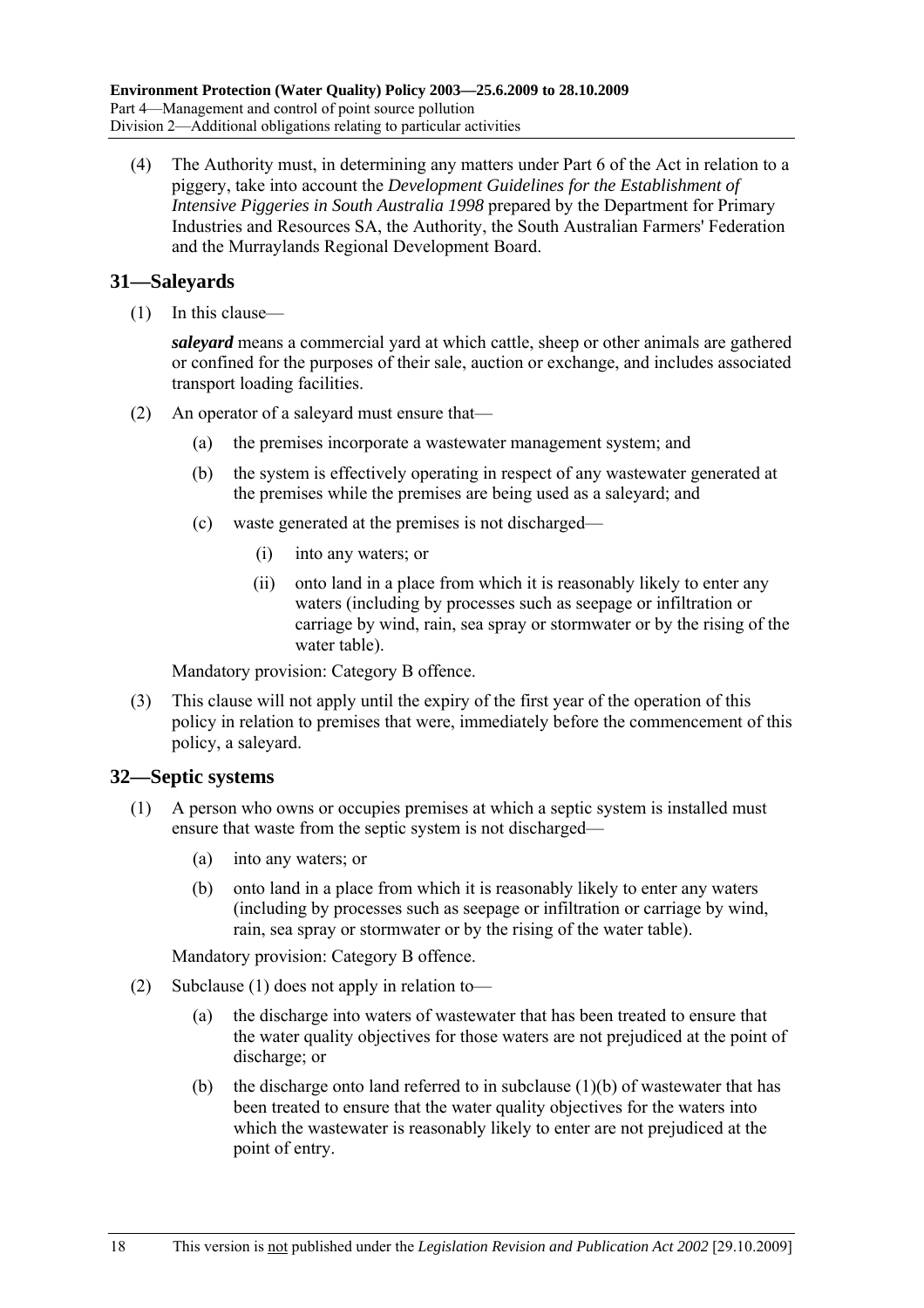- (3) Subclause (1) will not apply until the expiry of the first year of the operation of this policy in relation to a septic system that was installed immediately before the commencement of this policy.
- (4) If a person uses sludge collected from a septic system, the *South Australian Biosolids Guidelines for the Safe Handling, Reuse or Disposal of Biosolids 1998* prepared by the Authority apply.
- (5) The Authority or another administering agency may issue an environment protection order to a person who uses sludge collected from a septic system to give effect to the guidelines referred to in subclause (4).

#### **33—Septic tank effluent disposal schemes**

 $(1)$  In this clause—

*septic tank effluent disposal scheme* means a scheme for the collection and disposal of waste from septic systems.

- (2) An operator of a septic tank effluent disposal scheme must ensure that waste from septic systems collected or stored by the operator is not discharged—
	- (a) into any waters; or
	- (b) onto land in a place from which it is reasonably likely to enter any waters (including by processes such as seepage or infiltration or carriage by wind, rain, sea spray or stormwater or by the rising of the water table).

Mandatory provision: Category B offence.

- (3) Subclause (2) does not apply in relation to—
	- (a) the discharge into waters of wastewater that has been treated to ensure that the water quality objectives for those waters are not prejudiced at the point of discharge; or
	- (b) the discharge onto land referred to in subclause  $(2)(b)$  of wastewater that has been treated to ensure that the water quality objectives for the waters into which the wastewater is reasonably likely to enter are not prejudiced at the point of entry.
- (4) Subclause (2) will not apply until the expiry of the first year of the operation of this policy in relation to a scheme that was operating immediately before the commencement of this policy.
- (5) If a person supplies wastewater collected from septic systems under a septic tank effluent disposal scheme for reuse, or reuses such wastewater, the *South Australian Reclaimed Water Guidelines 1999* prepared by the Department of Human Services and the Environment Protection Agency apply.
- (6) If a person supplies sludge collected from septic systems under a septic tank effluent disposal scheme for reuse, or reuses any such sludge, the *South Australian Biosolids Guidelines for the Safe Handling, Reuse or Disposal of Biosolids 1996* prepared by the Authority apply.
- (7) The Authority or another administering agency may issue an environment protection order to a person who undertakes an activity referred to in subclause (5) or (6) to give effect to the guidelines referred to in the subclause.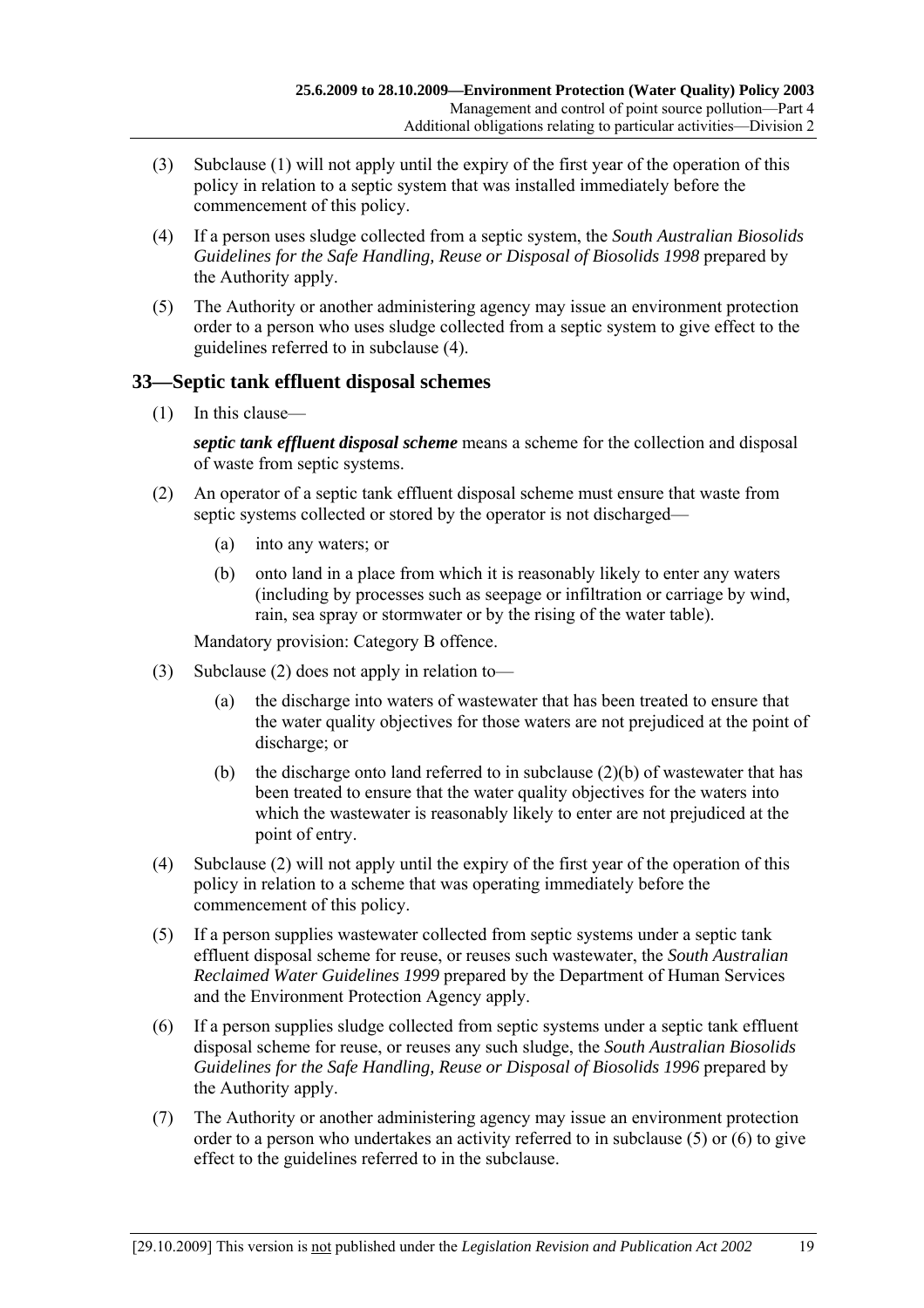#### **34—Sewerage systems and sewage treatment systems**

- (1) An operator of a sewerage system or sewage treatment system must ensure that untreated matter conveyed by the system or wastewater generated by the system is not discharged—
	- (a) into any waters; or
	- (b) onto land in a place from which it is reasonably likely to enter any waters (including by processes such as seepage or infiltration or carriage by wind, rain, sea spray or stormwater or by the rising of the water table).

Mandatory provision: Category B offence.

- (2) Subclause (1) does not apply in relation to—
	- (a) the discharge into waters of wastewater that has been treated to ensure that the water quality objectives for those waters are not prejudiced at the point of discharge; or
	- (b) the discharge onto land referred to in subclause  $(1)(b)$  of wastewater that has been treated to ensure that the water quality objectives for the waters into which the wastewater is reasonably likely to enter are not prejudiced at the point of entry.
- (3) Subclause (1) will not apply until the expiry of the first year of the operation of this policy in relation to a sewerage system that was operating immediately before the commencement of this policy.
- (4) If a person supplies wastewater collected from a sewage treatment system for reuse, or reuses such wastewater, the *South Australian Reclaimed Water Guidelines 1999* prepared by the Department of Human Services and the Environment Protection Agency apply.
- (5) If a person supplies sludge collected from a sewage treatment system for reuse, or reuses any such sludge, the *South Australian Biosolids Guidelines for the Safe Handling, Reuse or Disposal of Biosolids 1996* prepared by the Authority apply.
- (6) The Authority or another administering agency may issue an environment protection order to a person who undertakes an activity referred to in subclause (4) or (5) to give effect to the guidelines referred to in the subclause.

#### **35—Tanneries and fellmongeries**

 $(1)$  In this clause—

*tannery or fellmongery* means works for the commercial preservation or treatment of animal skins or hides, but excluding-

- (a) the processing of skins or hides by primary producers in the course of primary production activities outside township areas; and
- (b) the processing of skins or hides in the course of taxidermy.
- (2) An operator of a tannery or fellmongery must ensure that—
	- (a) the premises incorporate a wastewater management system; and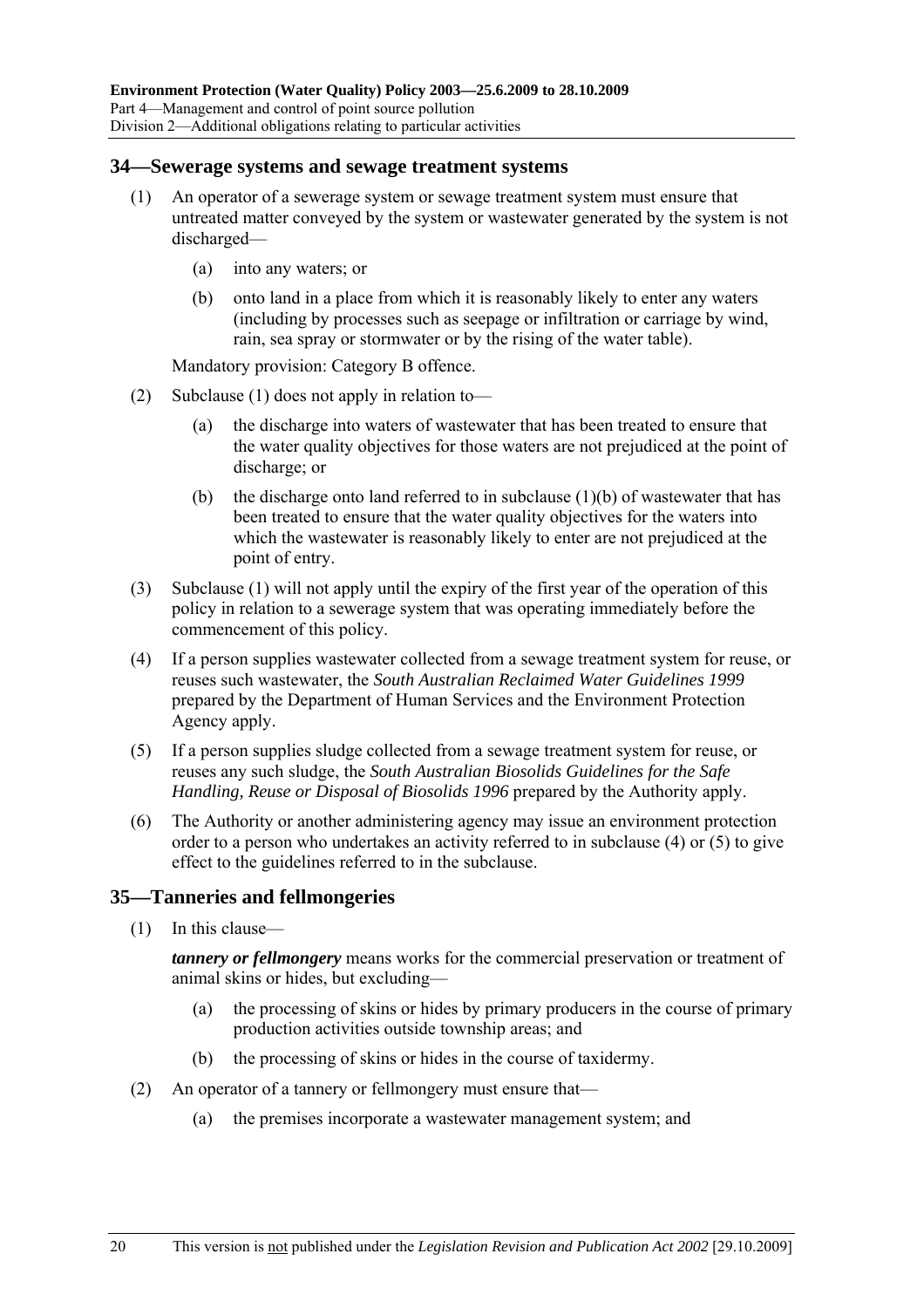- (b) the system is effectively operating in respect of any wastewater generated at the premises while the premises are being used as a tannery or fellmongery; and
- $(c)$  waste generated at the premises is not discharged—
	- (i) into any waters; or
	- (ii) onto land in a place from which it is reasonably likely to enter any waters (including by processes such as seepage or infiltration or carriage by wind, rain, sea spray or stormwater or by the rising of the water table).

Mandatory provision: Category B offence.

 (3) This clause will not apply until the expiry of the first year of the operation of this policy in relation to premises that were, immediately before the commencement of this policy, a tannery or fellmongery.

#### **36—Vessels and vessel facilities**

 $(1)$  In this clause—

*aquaculture lease* has the same meaning as in the *Aquaculture Act 2001*;

*black water* means—

- (a) human waste, either alone or in combination with water; or
- (b) any other wastewater generated by cleaning a toilet;

*concentrated black water*—see subclause (3);

*Coorong* means that area of water separated from the Lower Murray, and from Lake Alexandrina, by the Goolwa, Mundoo, Boundary Creek, Ewe Island and Tauwitchere Barrages, and separated from the ocean by Sir Richard Peninsula and Younghusband Peninsula, and by the geodesic from the location on Mean High Water Springs closest to the mouth of the River Murray on the northern side of the headland of Sir Richard Peninsula to the location on Mean High Water Springs closest to the northern side of the headland of Younghusband Peninsula;

*grey water* means wastewater generated by washing, laundering, bathing or showering;

*harbor* has the same meaning as in the *Harbors and Navigation Act 1993*;

*inland waters* means the River Murray and its tributaries, Lakes Albert and Alexandrina, Lake George, the Coorong above the Murray Mouth and all the waters of the State that are fresh waters;

*Lakes Albert and Alexandrina* means all of the waters of Lake Albert and Lake Alexandrina downstream from the punt that services the main road joining the township of Wellington to the township of Wellington East near 35°19′52.53″ South, 139°23′04.30″ East, and separated from the Coorong by land and by the Goolwa, Mundoo, Boundary Creek, Ewe Island and Tauwitchere Barrages, and includes those waters of the Finnis River and Currency Creek situated upstream from Lake Alexandrina to the first road bridge by which they are crossed;

*marina* means a boat basin for the mooring, berthing, securing or other storage of 2 or more vessels;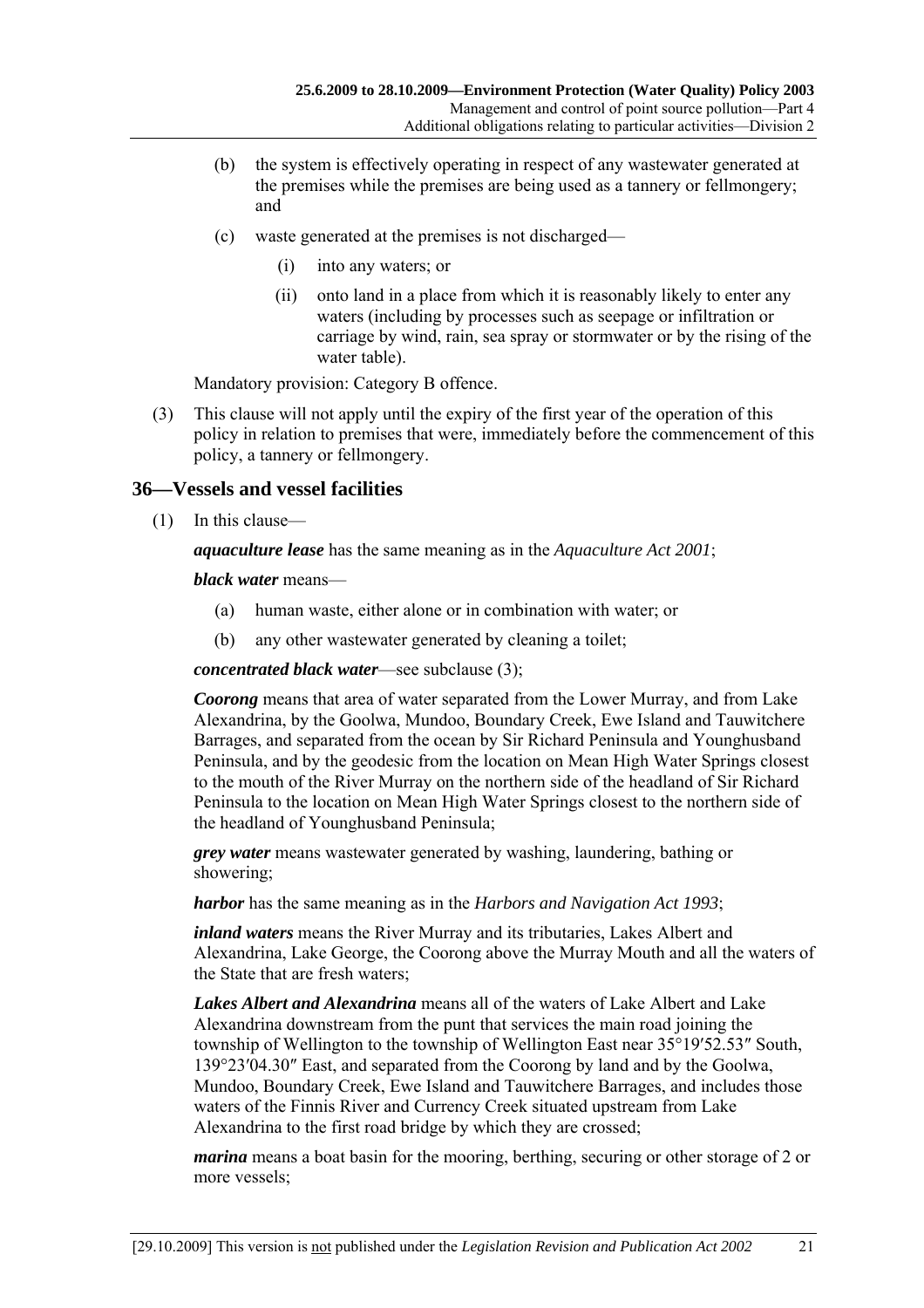*marine waters* means the waters within the limits of the State (other than inland waters) that are subject to the ebb and flow of the tide;

*Murray Mouth* means the Coorong and coastal waters that are within 500 m of a line joining the locations on Mean High Water Springs closest to 35°33′18.69″ South, 138°52′45.87″ East (northern side of the headland of Sir Richard Peninsula) and 35°33′21.95″ South, 138°52′53.34″ East (northern side of the headland of Younghusband Peninsula);

*prescribed vessel* means—

- (a) a vessel of or above 400 gross tonnage engaged in international shipping; or
- (b) a vessel authorised to carry more than 15 persons;

*vessel facility* means a facility for the mooring, berthing, securing, storage, construction, repair or maintenance of a vessel and includes a marina, pontoon, jetty, wharf, boat ramp, slipway and boat yard.

 (3) For the purposes of this clause, black water will be taken to be *concentrated black water* if the level or concentration of a pollutant or characteristic specified in column 1 of the following table in respect of the black water exceeds the level or concentration specified in column 2 for that pollutant or characteristic:

| Pollutant or characteristic | <b>Level or concentration</b> |
|-----------------------------|-------------------------------|
| suspended solids            | 35mg/L                        |
| biochemical oxygen demand   | 25mg/L                        |
| chemical oxygen demand      | 125mg/L                       |
| pH                          | between 6 and 8.5             |
| enterococci                 | $40$ cells/ $0.1$ L           |

 (4) Subject to subclause (5), the owner, or the person in charge, of a vessel must ensure that, while the vessel is on inland or marine waters, all waste (other than grey water) produced on or brought onto the vessel is stored on the vessel in a container from which it cannot escape.

Mandatory provision: Category B offence.

- (5) Black water may be discharged into marine waters from a vessel (other than a prescribed vessel) provided that—
	- (a) it has been macerated into a fine slurry; and
	- (b) it does not contain formaldehyde-based chemical treatments; and
	- $(c)$  it is not discharged—
		- (i) within a harbor, marina or canal; or
		- (ii) within 3 nautical miles of any person in the waters or the area of an aquaculture lease; and
	- (d) in addition, in the case of concentrated black water—
		- (i) it is not discharged within 3 nautical miles of the mean high water mark of the coast at spring tides; and
		- (ii) the vessel is underway when the black water is discharged.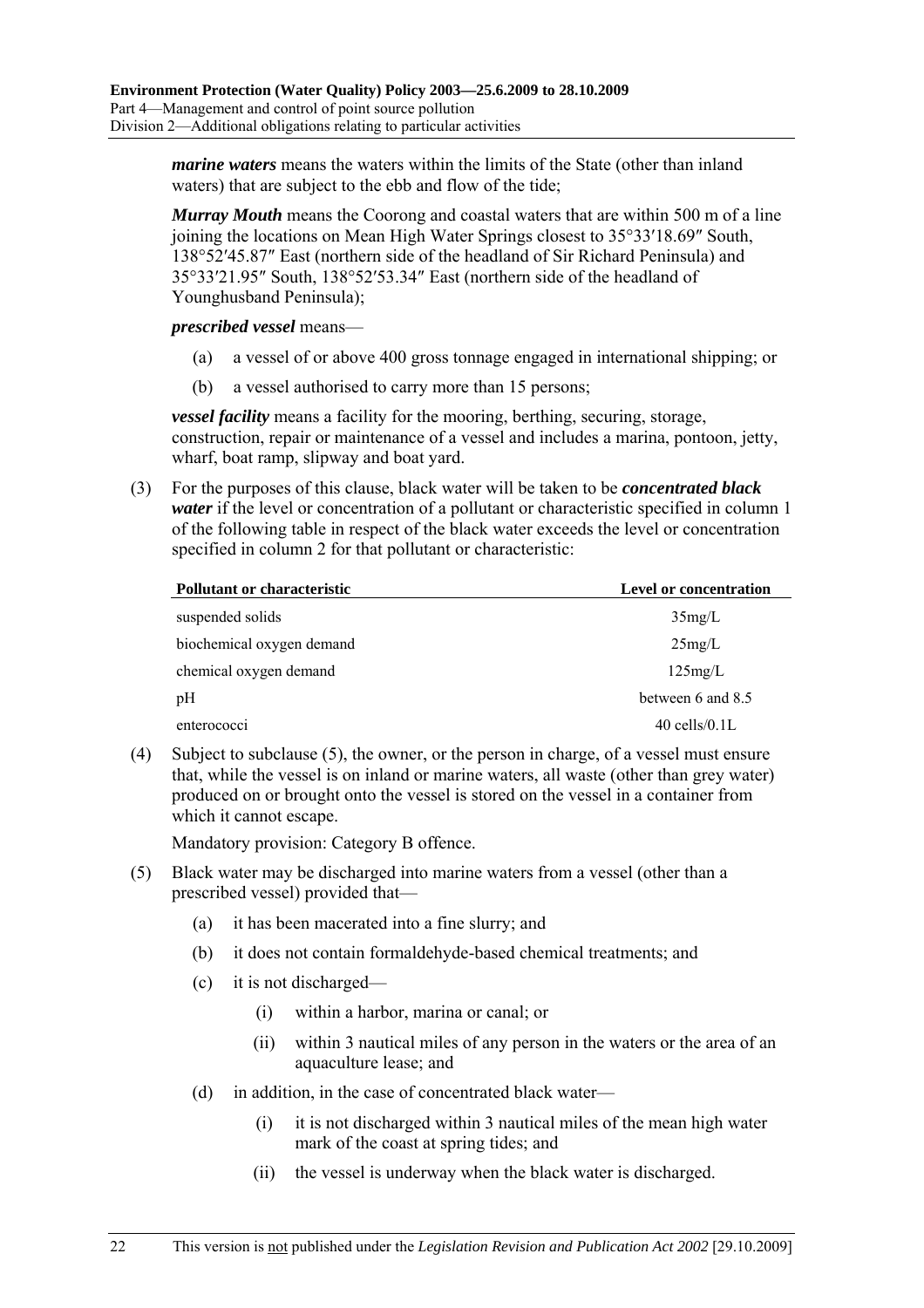- (6) It will not be necessary in any proceedings for an offence against subclause (4) to prove that waste actually escaped from a container.
- (7) The *Code of Practice for vessel and facility management (marine and inland waters)* 2008 prepared by the Authority applies in relation to a vessel and a vessel facility.
- (8) The Authority or another administering agency may issue an environment protection order to the owner or person in charge of a vessel or vessel facility to give effect to the code as applied under subclause (7).

#### **37—Waste depots**

 $(1)$  In this clause—

*waste depot* means premises used for the reception, storage, treatment or disposal of waste, and includes a landfill depot.

- (2) An operator of a waste depot must not discharge waste deposited or generated at the depot-
	- (a) into any waters; or
	- (b) onto land in a place from which it is reasonably likely to enter any waters (including by processes such as seepage or infiltration or carriage by wind, rain, sea spray or stormwater or by the rising of the water table).

Mandatory provision: Category B offence.

- (3) Subclause (2) will not apply until the expiry of the first year of the operation of this policy in relation to premises that were, immediately before the commencement of this policy, a waste depot.
- (4) The Authority must, in determining any matters under Part 6 of the Act in relation to a waste depot, take into account the guidelines titled *Environmental management of landfill facilities (municipal solid waste and commercial and industrial general waste) 2007* prepared by the Authority.

#### **38—Wineries and distilleries**

 $(1)$  In this clause—

*winery or distillery* means premises used for the purposes of processing grapes or other produce to make wine or spirits, but excludes works for bottling only.

- (2) An operator of a winery or distillery must ensure that—
	- (a) the premises incorporate a wastewater management system; and
	- (b) the system is effectively operating in respect of any wastewater generated at the premises while the premises are being used as a winery or distillery; and
	- $(c)$  waste generated at the premises is not discharged—
		- (i) into any waters; or
		- (ii) onto land in a place from which it is reasonably likely to enter any waters (including by processes such as seepage or infiltration or carriage by wind, rain, sea spray or stormwater or by the rising of the water table).

Mandatory provision: Category B offence.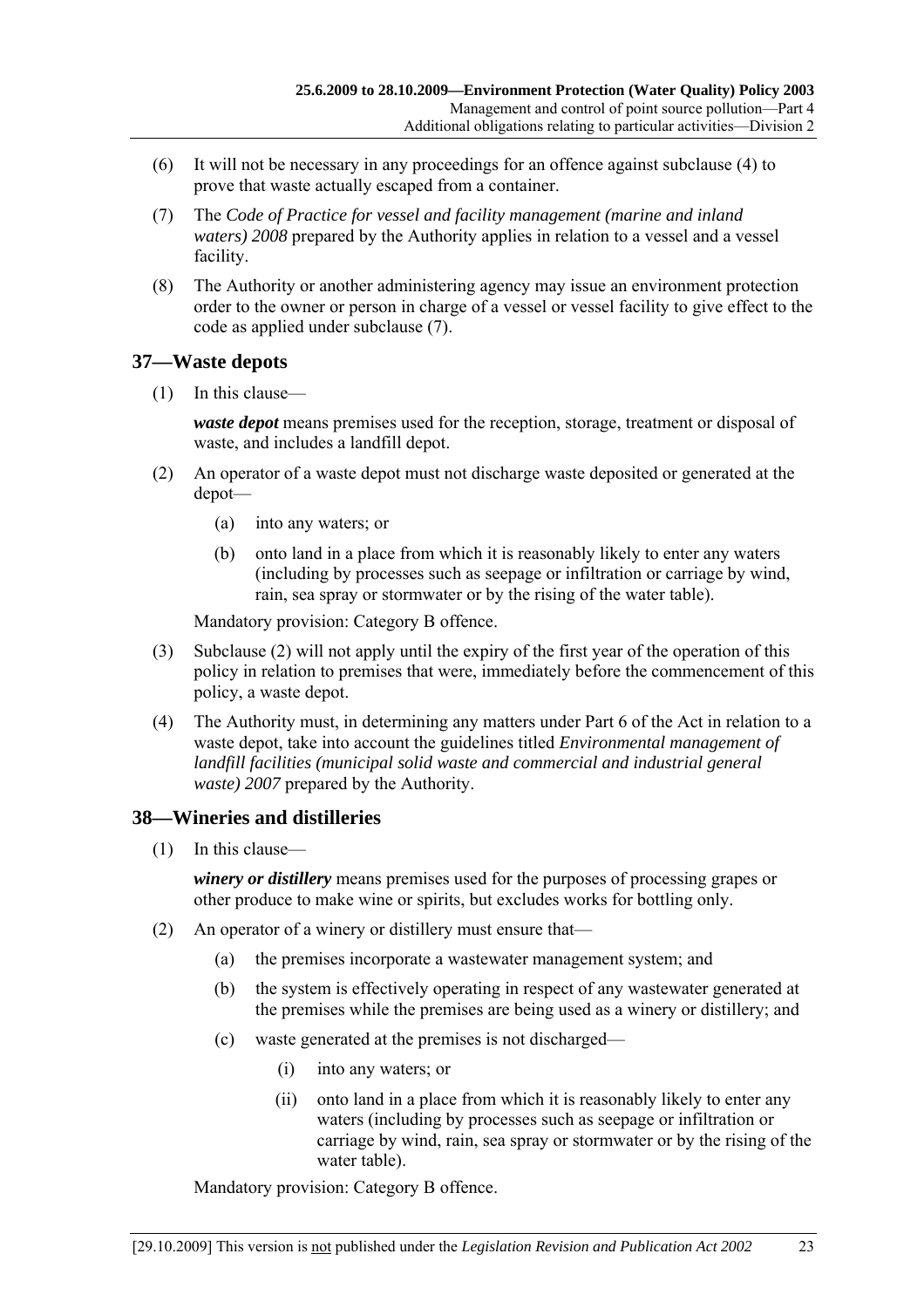(3) This clause will not apply until the expiry of the first year of the operation of this policy in relation to premises that were, immediately before the commencement of this policy, a winery or a distillery.

## **Part 5—Management and control of diffuse sources of pollution**

#### **39—Road construction and maintenance—stormwater**

If an authority constructs or maintains a public road, the code titled the *Stormwater Pollution Prevention Code of Practice for Local, State and Federal Government 1997* prepared by the Authority applies.

#### **40—Building and construction industry—stormwater**

If a person undertakes a building or construction activity described in the *Stormwater Pollution Prevention Code of Practice for the Building and Construction Industry 1998* prepared by the Authority, that code applies.

#### **41—Urban stormwater**

If an authority undertakes the management of a stormwater system, or a part of such a system, the code titled *Stormwater Pollution Prevention General Code of Practice for Local, State and Federal Government 1997* prepared by the Authority applies.

#### **42—Environment protection order may be issued to give effect to code of practice under this Part**

The Authority or another administering agency may issue an environment protection order to a person who undertakes an activity referred to in this Part to give effect to the code that applies to the activity.

#### **43—Matters to be taken into account by Authority**

In determining any matters under Part 6 of the Act in relation to an activity or development, the Authority must—

- (a) take into account the potential of the activity or development to cause pollution of any waters through soil erosion, stormwater runoff or infiltration of pollutants through the soil; and
- (b) consider the requirements that should, in the event of an authorisation being granted, be imposed on all relevant persons for the purposes of preventing or minimising the pollution or its harmful effects,

and in imposing any such requirements, the Authority must take into account the *Stormwater Pollution Prevention Code of Practice for the Building and Construction Industry 1998* prepared by the Authority.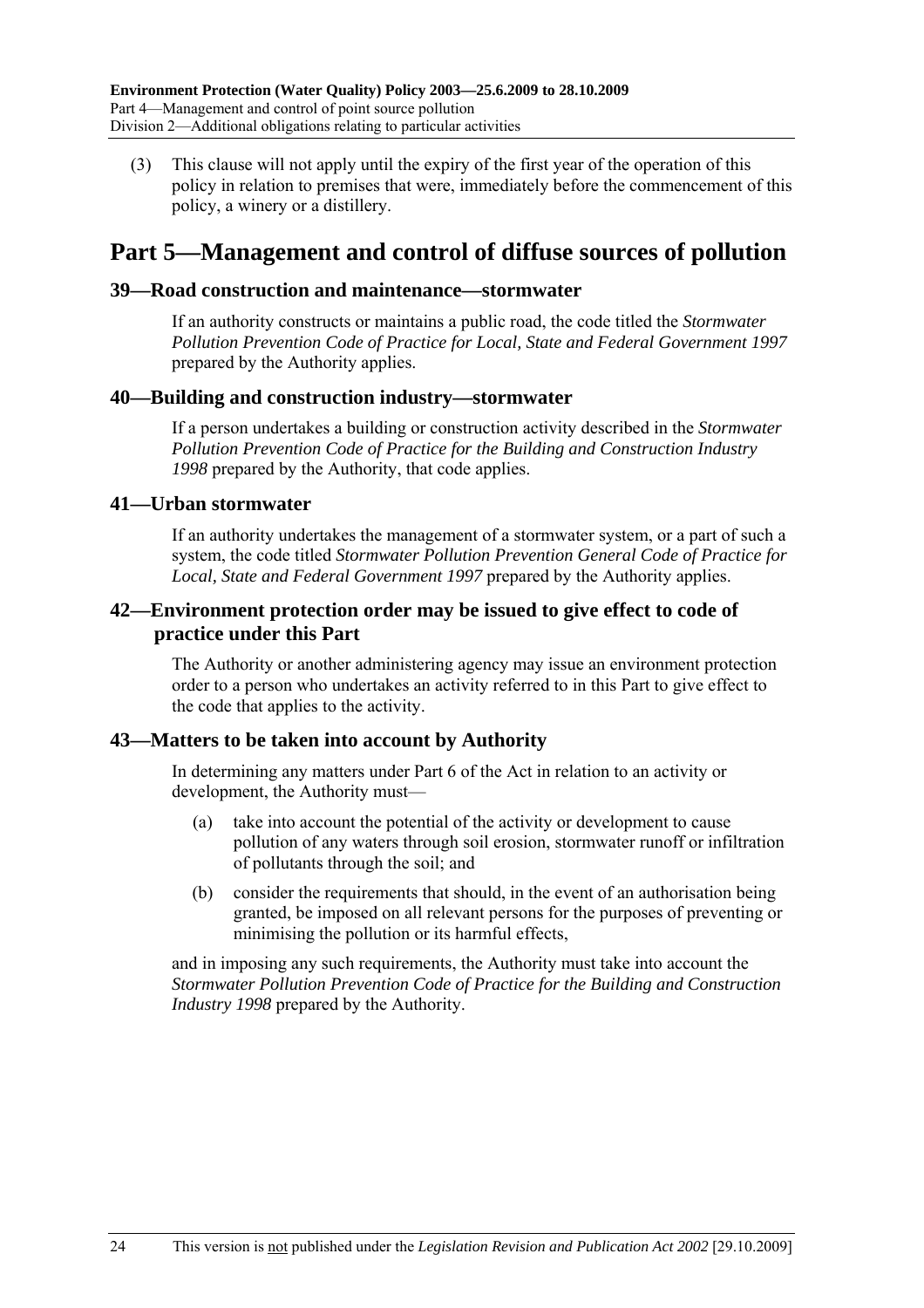# **Part 6—Exemption conditions requiring monitoring and reporting**

#### **44—Exemption conditions requiring monitoring and reporting**

- (1) In granting an exemption to a person from a provision of this policy relating to the discharge of waste or pollutants into waters, the Authority must, in addition to any other conditions on which the exemption is granted, attach a condition that provides for a monitoring and reporting program to be carried out by the person.
- (2) The Authority may, as part of a monitoring and reporting program, require the person undertaking the program to have the program independently checked and verified at regular intervals and to make the results of those checks available to the Authority.

# **Schedule 1—Protected environmental values**

(Clause 8)

#### **Definitions**

In this Schedule and Schedule 2—

*aesthetics*, in relation to any waters, means the naturally occurring colour, smell, clarity and general appearance of the waters;

*primary contact*, in relation to any waters, means use of the waters for recreational activities involving immersion of the body in the water (eg, swimming, diving, surfing and water skiing);

*secondary contact*, in relation to any waters, means use of the waters for recreational activities involving some contact with the water, but not generally bodily immersion (eg, wading, boating and fishing).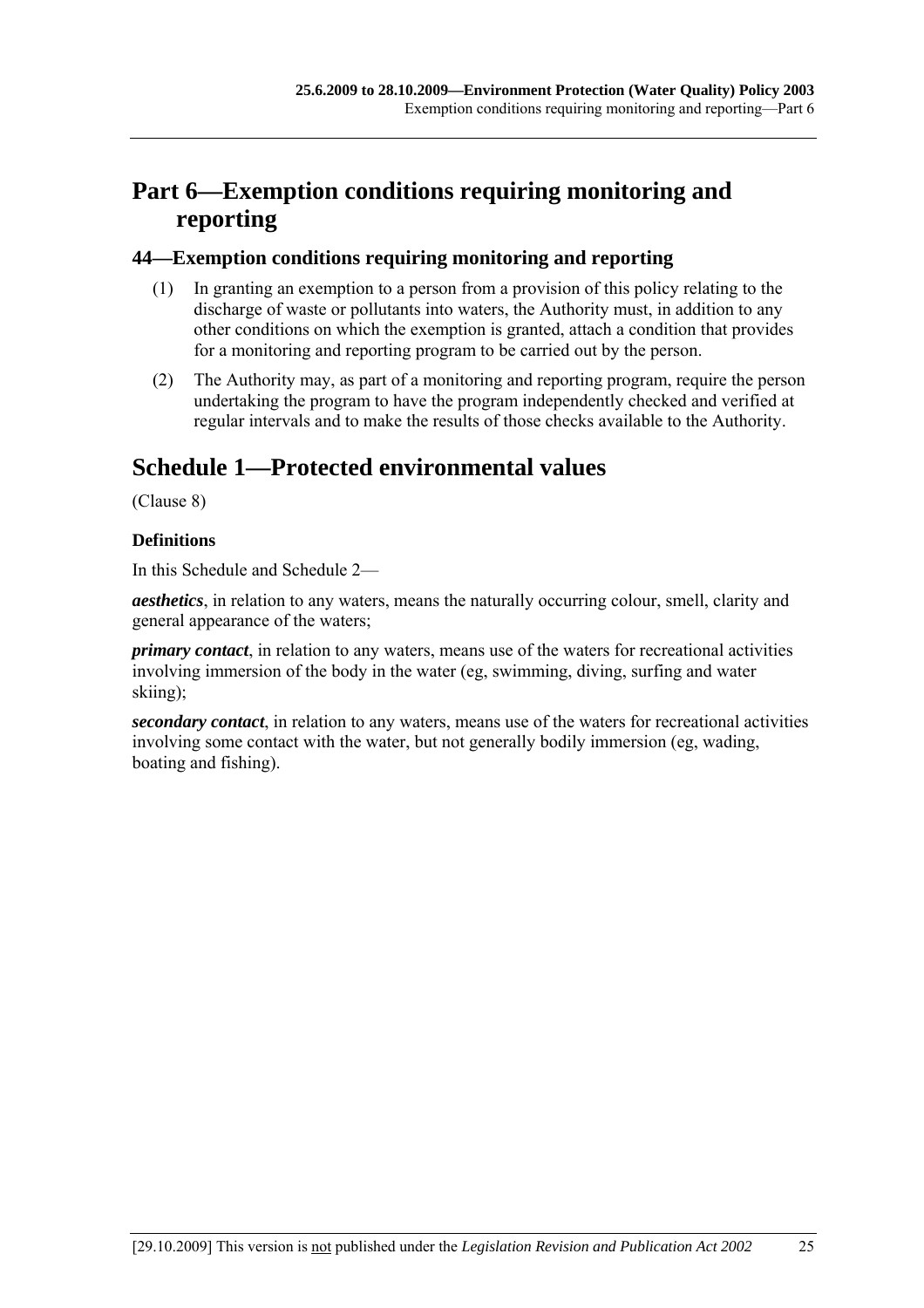#### **Environment Protection (Water Quality) Policy 2003—25.6.2009 to 28.10.2009**  Schedule 1—Protected environmental values

#### **Table 1**

| <b>Water body</b>     |       | <b>Aquatic ecosystem</b>      | <b>Recreation &amp; aesthetics</b> |                      | <b>Potable</b> |           | Agriculture/aquaculture  |              |             |  |
|-----------------------|-------|-------------------------------|------------------------------------|----------------------|----------------|-----------|--------------------------|--------------|-------------|--|
|                       | fresh | marine                        | primary<br>contact                 | secondary<br>contact | aesthetics     |           | irrigation               | livestock    | aquaculture |  |
| Marine waters         | ___   | $\Lambda$                     |                                    |                      |                |           | $\overline{\phantom{a}}$ |              |             |  |
| Inland surface waters |       | $\overline{\phantom{a}}$      |                                    |                      |                | $\Lambda$ |                          |              |             |  |
| Underground waters    | T     | $\overbrace{\phantom{13333}}$ |                                    | $-$                  |                | $\Lambda$ |                          | $\mathbf{v}$ |             |  |

**Table 2—Protected Environmental Values for Particular Bodies of Water**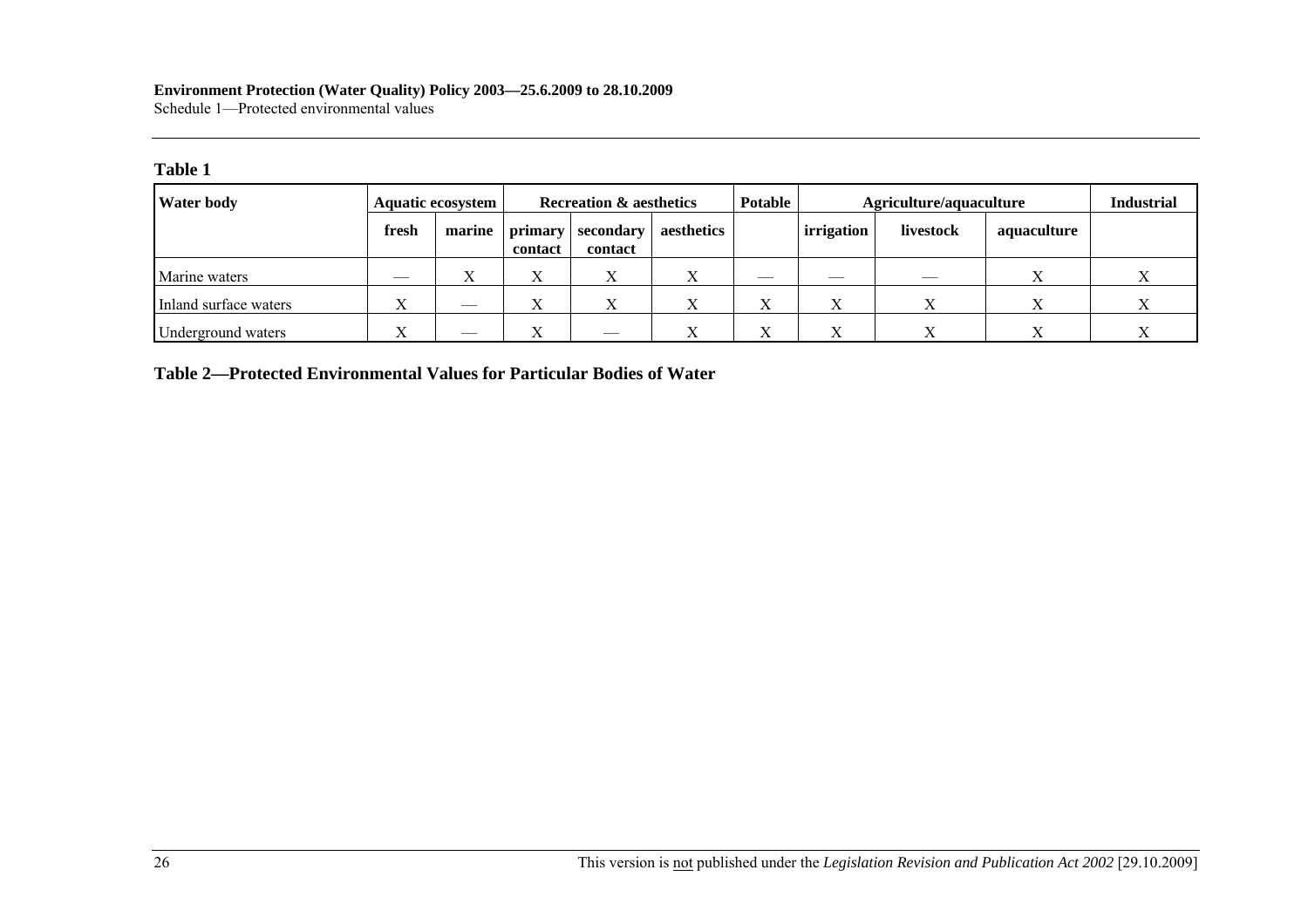# **Schedule 2—Water quality criteria**

(Clauses 9 and 13)

#### **Table 1—General Criteria**

**Note—** 

All pollutant quantities listed below are in milligrams per litre (mg/L) unless otherwise indicated and are maxima.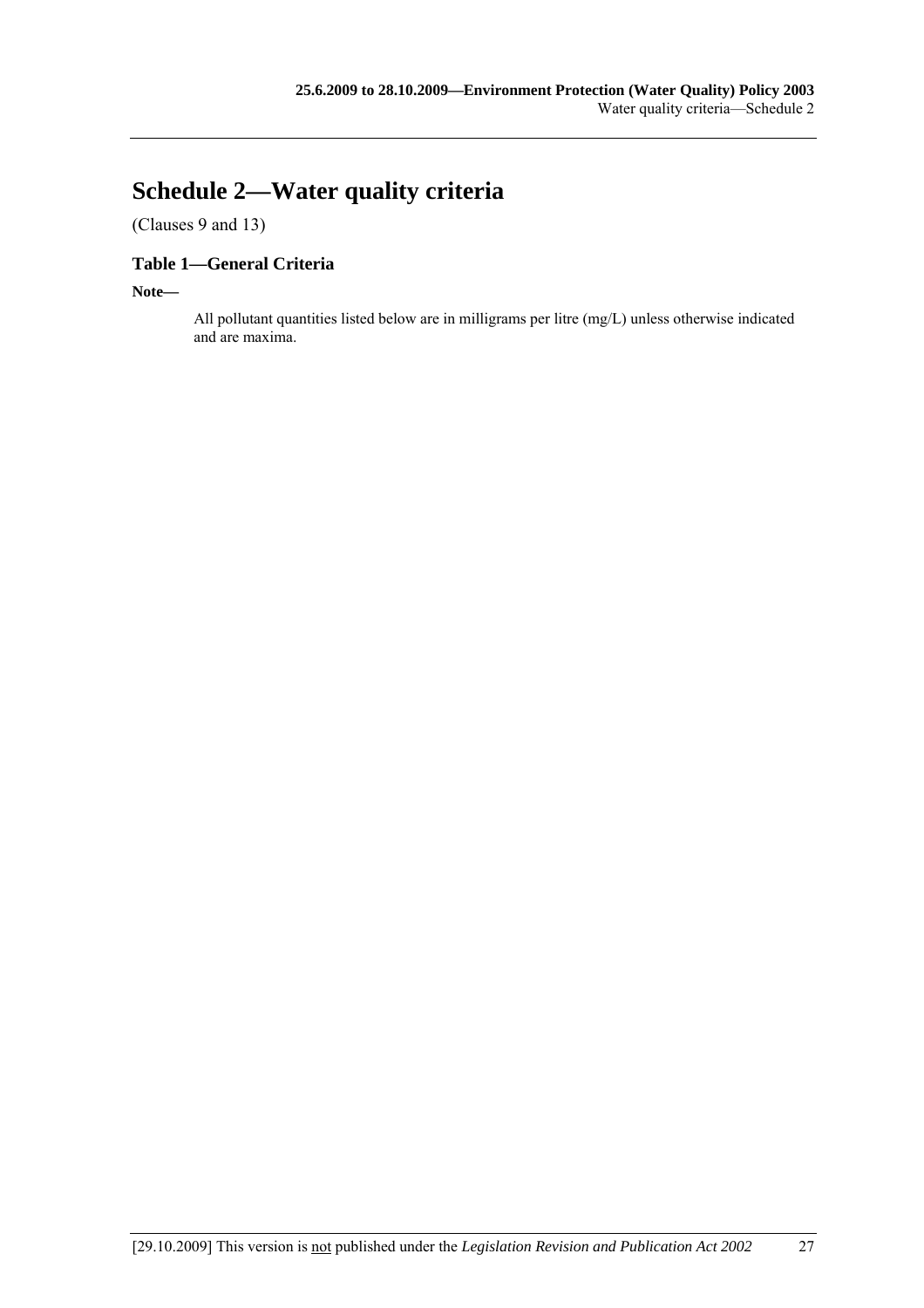#### **Environment Protection (Water Quality) Policy 2003—25.6.2009 to 28.10.2009**

Schedule 2-Water quality criteria

|                                        |                          | <b>Protected environmental values</b> |                |                    |                                    |            |                |                         |             |  |  |
|----------------------------------------|--------------------------|---------------------------------------|----------------|--------------------|------------------------------------|------------|----------------|-------------------------|-------------|--|--|
| <b>POLLUTANTS</b><br>(Clause 13(1)(a)) | <b>Aquatic ecosystem</b> |                                       | <b>Potable</b> |                    | <b>Recreation &amp; aesthetics</b> |            |                | Agriculture/aquaculture |             |  |  |
|                                        | fresh                    | marine                                |                | primary<br>contact | secondary<br>contact               | aesthetics | irrigation     | livestock               | aquaculture |  |  |
| <b>Metal pollutants:</b>               |                          |                                       |                |                    |                                    |            |                |                         |             |  |  |
| aluminium (soluble *)                  | 0.1                      |                                       |                |                    |                                    |            |                | 5                       |             |  |  |
| antimony (total)                       | 0.03                     | 0.5                                   | 0.003          |                    |                                    |            |                |                         |             |  |  |
| arsenic (total)                        | 0.05                     | 0.05                                  | 0.007          |                    |                                    |            | 0.1            | 0.5                     | 0.02        |  |  |
| barium                                 |                          |                                       | 0.7            |                    |                                    |            |                |                         |             |  |  |
| beryllium (total)                      | 0.004                    |                                       |                |                    |                                    |            | 0.1            | 0.1                     | 0.0001      |  |  |
| boron (total)                          |                          |                                       | 0.3            |                    |                                    |            |                | 5                       |             |  |  |
| cadmium (total)                        | 0.002                    | 0.002                                 | 0.002          |                    |                                    |            | 0.01           | 0.01                    |             |  |  |
| chromium (total)                       |                          |                                       |                |                    |                                    |            |                |                         | 0.02        |  |  |
| chromium VI                            | 0.001                    | 0.0044                                | 0.05           |                    |                                    |            |                |                         |             |  |  |
| cobalt (total)                         |                          |                                       |                |                    |                                    |            | 0.05           |                         |             |  |  |
| copper (total)                         | 0.01                     | 0.01                                  | $\overline{2}$ |                    |                                    |            | 0.2            | 0.5                     |             |  |  |
| iron (total)                           |                          |                                       |                |                    |                                    |            | $\mathbf{1}$   |                         |             |  |  |
| lead (total)                           | 0.005                    | 0.005                                 | 0.01           |                    |                                    |            | 0.2            | 0.1                     |             |  |  |
| lithium (total)                        |                          |                                       |                |                    |                                    |            | 2.5            |                         |             |  |  |
| manganese (total)                      |                          |                                       | 0.5            |                    |                                    |            | $\overline{2}$ |                         | 0.1         |  |  |
| mercury (total)                        | 0.0001                   | 0.0001                                | 0.001          |                    |                                    |            | 0.002          | 0.002                   | 0.0005      |  |  |
| molybdenum (total)                     |                          |                                       | 0.05           |                    |                                    |            | 0.01           | 0.01                    |             |  |  |
| nickel (total)                         | 0.15                     | 0.015                                 | 0.02           |                    |                                    |            | 0.2            |                         | 0.1         |  |  |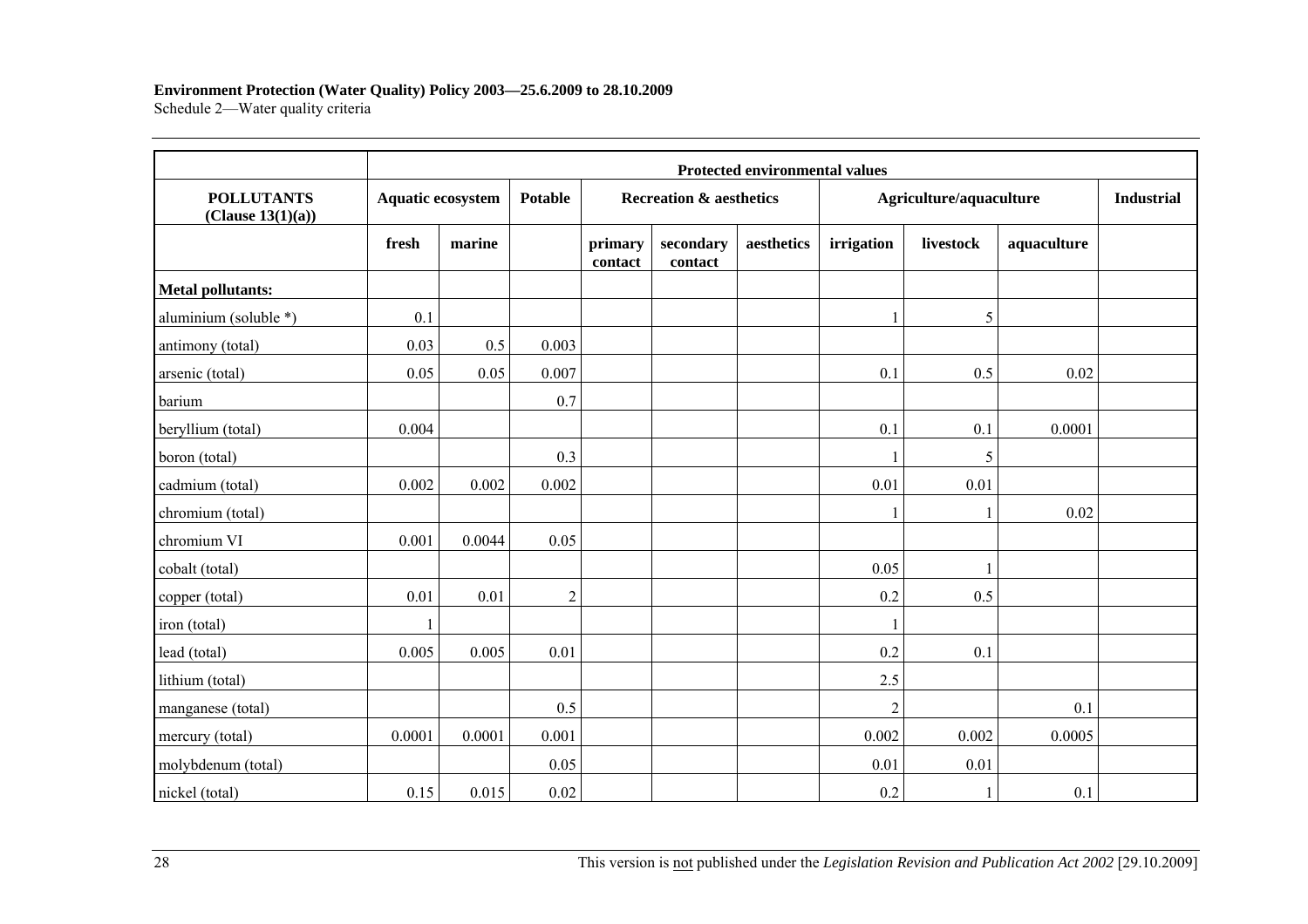#### **25.6.2009 to 28.10.2009—Environment Protection (Water Quality) Policy 2003**  Water quality criteria-Schedule 2

|                                           | <b>Protected environmental values</b> |                                     |      |                    |                                    |            |                |                         |             |  |  |
|-------------------------------------------|---------------------------------------|-------------------------------------|------|--------------------|------------------------------------|------------|----------------|-------------------------|-------------|--|--|
| <b>POLLUTANTS</b><br>(Clause 13(1)(a))    |                                       | Aquatic ecosystem<br><b>Potable</b> |      |                    | <b>Recreation &amp; aesthetics</b> |            |                | Agriculture/aquaculture |             |  |  |
|                                           | fresh                                 | marine                              |      | primary<br>contact | secondary<br>contact               | aesthetics | irrigation     | livestock               | aquaculture |  |  |
| selenium (total)                          | 0.005                                 | 0.07                                | 0.01 |                    |                                    |            | 0.02           | 0.02                    |             |  |  |
| silver (total)                            | 0.0001                                | 0.001                               | 0.1  |                    |                                    |            |                |                         |             |  |  |
| thallium (total)                          | 0.004                                 | 0.02                                |      |                    |                                    |            |                |                         |             |  |  |
| uranium (total)                           |                                       |                                     | 0.02 |                    |                                    |            | 0.01           | 0.2                     |             |  |  |
| vanadium (total)                          |                                       |                                     |      |                    |                                    |            | 0.1            | 0.1                     |             |  |  |
| zinc (total)                              | 0.05                                  | 0.05                                |      |                    |                                    |            | $\overline{2}$ | 20                      | 0.005       |  |  |
|                                           |                                       |                                     |      |                    |                                    |            |                |                         |             |  |  |
| Inorganic pollutants:                     |                                       |                                     |      |                    |                                    |            |                |                         |             |  |  |
| ammonia (total as nitrogen)               | 0.5                                   | 0.2                                 |      |                    |                                    |            |                |                         |             |  |  |
| ammonia (NH3 as nitrogen)                 | 0.01                                  | 0.05                                |      |                    |                                    |            |                |                         |             |  |  |
| Biochemical Oxygen Demand<br>(5-day test) | 10                                    | 10                                  |      |                    |                                    |            |                |                         |             |  |  |
| chlorine (total)                          | 0.003                                 | 0.0075                              |      |                    |                                    |            |                |                         |             |  |  |
| colour (Hazen units)                      | 30                                    | 15                                  |      |                    |                                    |            |                |                         |             |  |  |
| cyanide (total)                           |                                       |                                     | 0.08 |                    |                                    |            |                |                         |             |  |  |
| iodide                                    |                                       |                                     | 0.1  |                    |                                    |            |                |                         |             |  |  |
| fluoride                                  |                                       |                                     | 1.5  |                    |                                    |            |                | $\boldsymbol{2}$        |             |  |  |
| nitrate (as nitrogen)                     |                                       |                                     | 10   |                    |                                    |            |                | 30                      |             |  |  |
| nitrite (as nitrogen)                     |                                       |                                     |      |                    |                                    |            |                | 10                      |             |  |  |
| oxidised nitrogen (as nitrogen)           | 0.5                                   | 0.2                                 |      |                    |                                    |            |                |                         |             |  |  |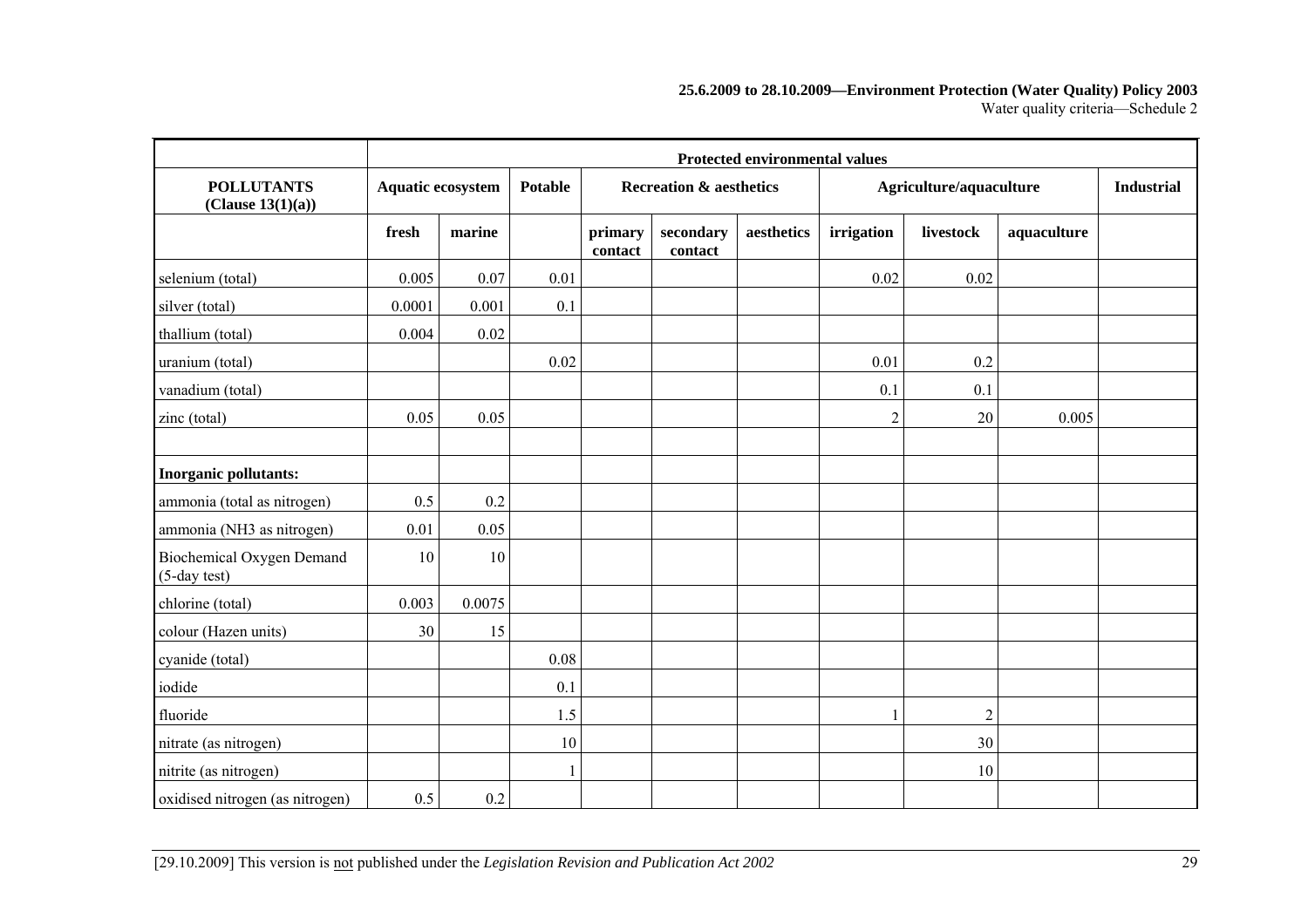#### **Environment Protection (Water Quality) Policy 2003—25.6.2009 to 28.10.2009**

Schedule 2-Water quality criteria

|                                                    | <b>Protected environmental values</b> |                          |        |                                    |                      |            |                         |           |             |                   |
|----------------------------------------------------|---------------------------------------|--------------------------|--------|------------------------------------|----------------------|------------|-------------------------|-----------|-------------|-------------------|
| <b>POLLUTANTS</b><br>(Clause 13(1)(a))             |                                       | <b>Aquatic ecosystem</b> |        | <b>Recreation &amp; aesthetics</b> |                      |            | Agriculture/aquaculture |           |             | <b>Industrial</b> |
|                                                    | fresh                                 | marine                   |        | primary<br>contact                 | secondary<br>contact | aesthetics | irrigation              | livestock | aquaculture |                   |
| phosphorus (total as<br>phosphorus)                | 0.5                                   | 0.5                      |        |                                    |                      |            |                         |           |             |                   |
| phosphorus (soluble as<br>phosphorus)              | 0.1                                   | 0.1                      |        |                                    |                      |            |                         |           |             |                   |
| salinity (percentage variation)                    | 10                                    |                          |        |                                    |                      |            |                         |           |             |                   |
| sulfate                                            |                                       |                          | 500    |                                    |                      |            |                         | 1000      |             |                   |
| sulfide                                            | 0.002                                 | 0.002                    |        |                                    |                      |            |                         |           |             |                   |
| suspended sediment                                 | 20                                    | 10                       |        |                                    |                      |            |                         |           |             |                   |
| total nitrogen (as nitrogen)                       | 5                                     | 5                        |        |                                    |                      |            |                         |           |             |                   |
| total organic carbon                               | 15                                    | 10                       |        |                                    |                      |            |                         |           |             |                   |
| turbidity (Nephelometric<br>Turbidity units (NTU)) | 20                                    | 10                       | 5      | 20                                 |                      |            |                         |           |             |                   |
|                                                    |                                       |                          |        |                                    |                      |            |                         |           |             |                   |
| Organic pollutants:                                |                                       |                          |        |                                    |                      |            |                         |           |             |                   |
| Chlorinated phenols                                |                                       |                          |        |                                    |                      |            |                         |           |             |                   |
| monochlorophenol                                   | 0.007                                 |                          | 0.0001 |                                    |                      |            |                         |           |             |                   |
| 2,4-dichlorophenol                                 | 0.0002                                |                          | 0.0003 |                                    |                      |            |                         |           |             |                   |
| trichlorophenol (total)                            | 0.018                                 |                          | 0.002  |                                    |                      |            |                         |           |             |                   |
| 2,4,5-trichlorophenol                              |                                       | 0.008                    | 0.002  |                                    |                      |            |                         |           |             |                   |
| tetrachlorophenol                                  | 0.001                                 |                          |        |                                    |                      |            |                         |           |             |                   |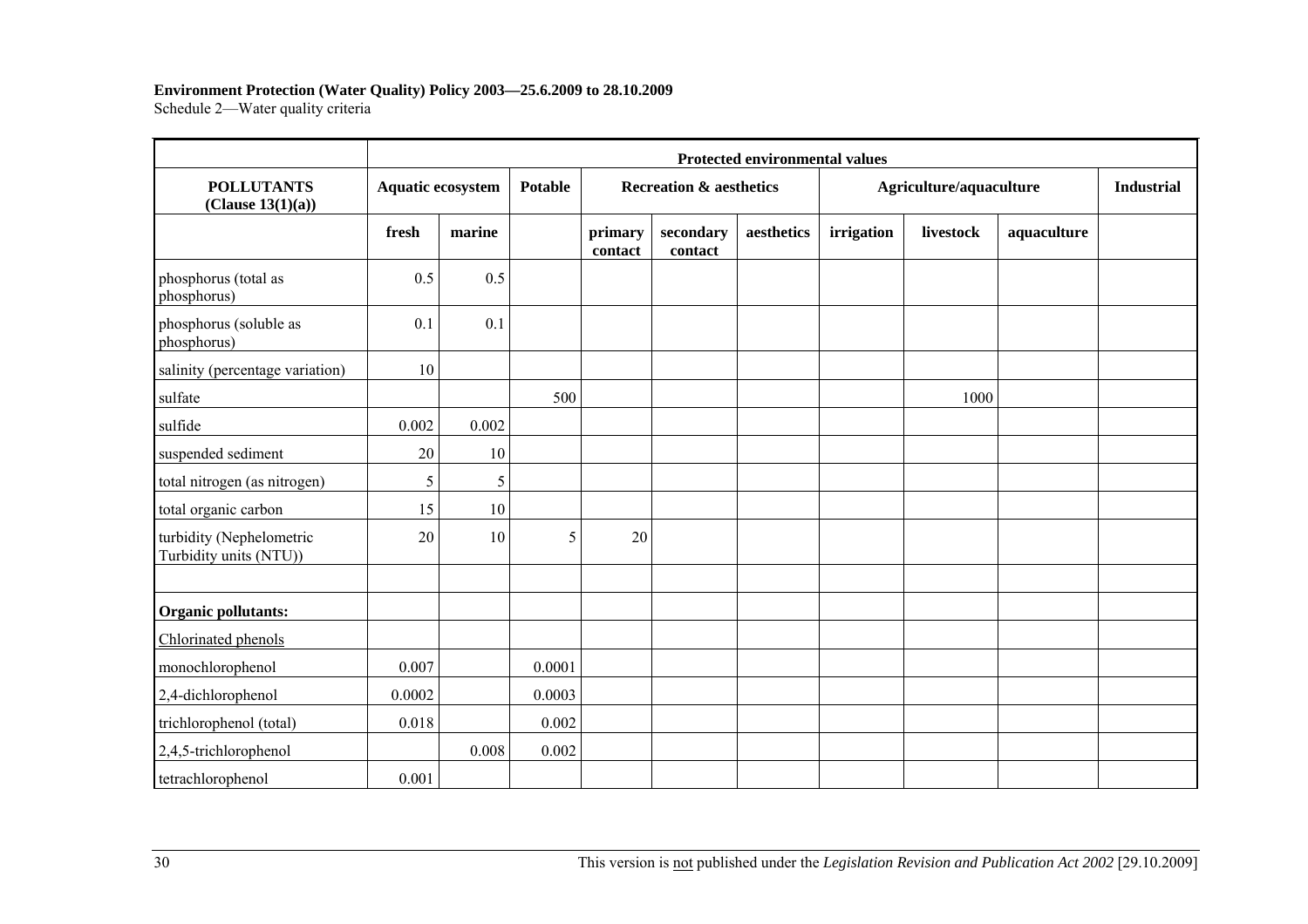#### **25.6.2009 to 28.10.2009—Environment Protection (Water Quality) Policy 2003**  Water quality criteria-Schedule 2

|                                        | <b>Protected environmental values</b> |        |                |                    |                                    |            |            |                         |             |  |
|----------------------------------------|---------------------------------------|--------|----------------|--------------------|------------------------------------|------------|------------|-------------------------|-------------|--|
| <b>POLLUTANTS</b><br>(Clause 13(1)(a)) | Aquatic ecosystem                     |        | <b>Potable</b> |                    | <b>Recreation &amp; aesthetics</b> |            |            | Agriculture/aquaculture |             |  |
|                                        | fresh                                 | marine |                | primary<br>contact | secondary<br>contact               | aesthetics | irrigation | livestock               | aquaculture |  |
| oil and grease                         | 10                                    | 10     |                |                    |                                    | 10         |            |                         |             |  |
| pentachlorophenol                      | 0.00005                               | 0.0002 | 0.00001        |                    |                                    |            |            |                         |             |  |
| Chlorobenzenes                         |                                       |        |                |                    |                                    |            |            |                         |             |  |
| 1,2-dichlorobenzene                    | 0.0025                                |        | 1.5            |                    |                                    |            |            |                         |             |  |
| 1,3-dichlorobenzene                    | 0.0025                                |        |                |                    |                                    |            |            |                         |             |  |
| 1,4-dichlorobenzene                    | 0.004                                 |        | 0.04           |                    |                                    |            |            |                         |             |  |
| monochlorobenzene                      | 0.015                                 |        |                |                    |                                    |            |            |                         |             |  |
| trichlorobenzenes (total)              |                                       |        | 0.03           |                    |                                    |            |            |                         |             |  |
| 1,2,3-trichlorobenzene                 | 0.0009                                |        |                |                    |                                    |            |            |                         |             |  |
| $1,2,4$ -trichlorobenzene              | 0.0005                                |        |                |                    |                                    |            |            |                         |             |  |
| 1,3,5-trichlorobenzene                 | 0.0007                                |        |                |                    |                                    |            |            |                         |             |  |
| 1,2,3,4-tetrachlorobenzene             | 0.0001                                |        |                |                    |                                    |            |            |                         |             |  |
| 1,2,3,5-tetrachlorobenzene             | 0.0001                                |        |                |                    |                                    |            |            |                         |             |  |
| 1,2,4,5-tetrachlorobenzene             | 0.0002                                |        |                |                    |                                    |            |            |                         |             |  |
| pentachlorobenzene                     | 0.00003                               |        |                |                    |                                    |            |            |                         |             |  |
| hexachlorobenzene                      | 0.000007                              |        |                |                    |                                    |            |            |                         |             |  |
|                                        |                                       |        |                |                    |                                    |            |            |                         |             |  |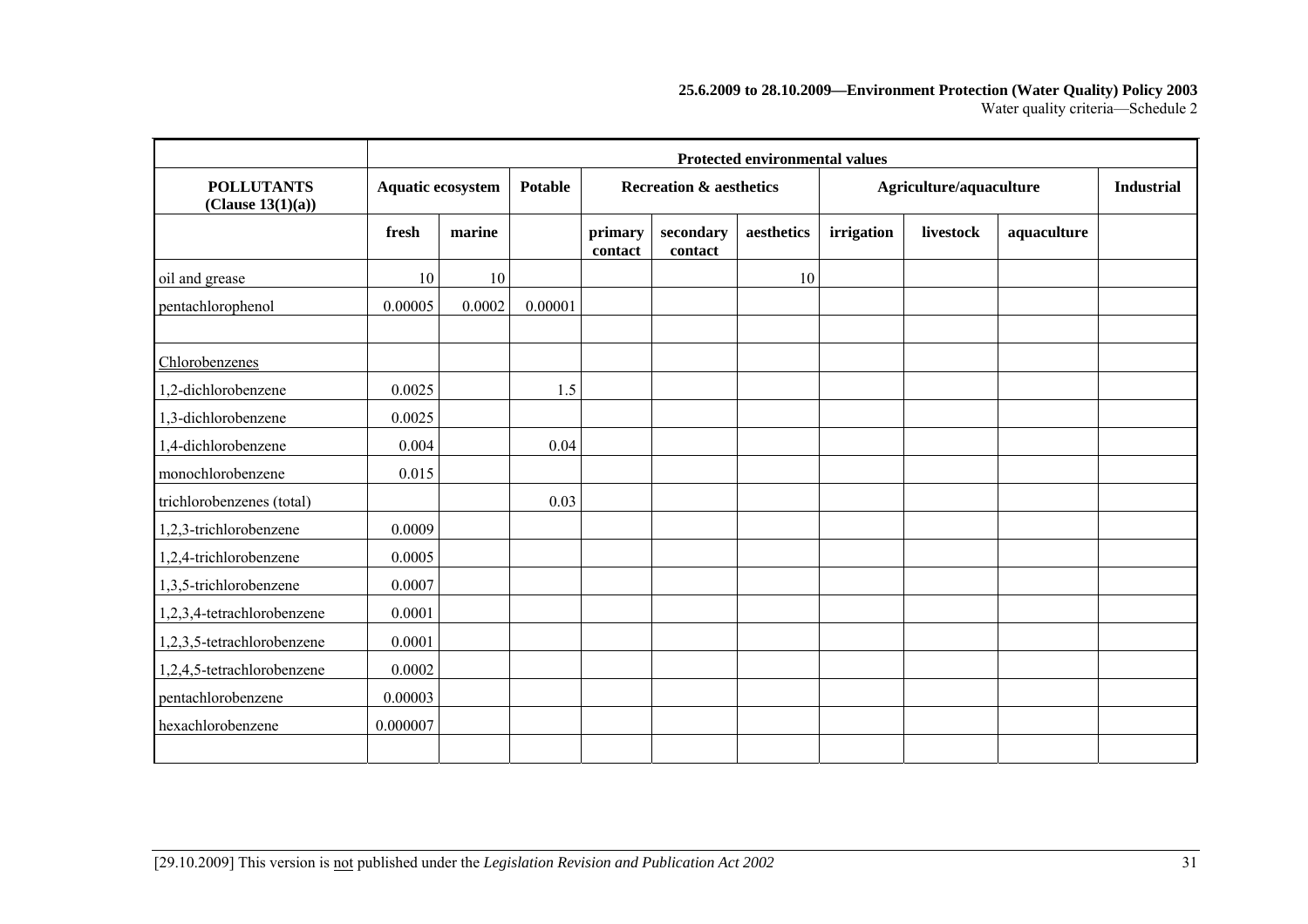#### **Environment Protection (Water Quality) Policy 2003—25.6.2009 to 28.10.2009**

Schedule 2-Water quality criteria

|                                        | <b>Protected environmental values</b> |         |         |                                    |                      |            |                         |           |             |                   |
|----------------------------------------|---------------------------------------|---------|---------|------------------------------------|----------------------|------------|-------------------------|-----------|-------------|-------------------|
| <b>POLLUTANTS</b><br>(Clause 13(1)(a)) | <b>Aquatic ecosystem</b>              |         | Potable | <b>Recreation &amp; aesthetics</b> |                      |            | Agriculture/aquaculture |           |             | <b>Industrial</b> |
|                                        | fresh                                 | marine  |         | primary<br>contact                 | secondary<br>contact | aesthetics | irrigation              | livestock | aquaculture |                   |
| Organotins                             |                                       |         |         |                                    |                      |            |                         |           |             |                   |
| tributyltins                           | 0.00008                               | 0.00002 | 0.001   |                                    |                      |            |                         |           |             |                   |
| Plasticisers                           |                                       |         |         |                                    |                      |            |                         |           |             |                   |
| di(2-ethylhexyl) phthalate             |                                       |         | 0.01    |                                    |                      |            |                         |           |             |                   |
| Other organic pollutants               |                                       |         |         |                                    |                      |            |                         |           |             |                   |
| acrlyamide                             |                                       |         | 0.0002  |                                    |                      |            |                         |           |             |                   |
| benzene                                | 0.3                                   | 0.3     | 0.001   |                                    |                      |            |                         |           | 0.04        |                   |
| carbon tetrachloride                   |                                       |         | 0.003   |                                    |                      |            |                         |           |             |                   |
| 1,2-dichloroethane                     |                                       |         | 0.003   |                                    |                      |            |                         |           |             |                   |
| 1,1-dichloroethene                     |                                       |         | 0.03    |                                    |                      |            |                         |           |             |                   |
| 1,2-dichloroethene                     |                                       |         | 0.06    |                                    |                      |            |                         |           |             |                   |
| dichloromethane                        |                                       |         | 0.004   |                                    |                      |            |                         |           |             |                   |
| epichlorohydrin                        |                                       |         | 0.0005  |                                    |                      |            |                         |           |             |                   |
| ethylbenzene                           |                                       |         | 0.3     |                                    |                      |            |                         |           |             |                   |
| ethylenediamine tetraacetic acid       |                                       |         | 0.25    |                                    |                      |            |                         |           |             |                   |
| hexachlorobutadiene                    |                                       |         | 0.0007  |                                    |                      |            |                         |           |             |                   |
| nitrilotriacetic acid                  |                                       |         | 0.2     |                                    |                      |            |                         |           |             |                   |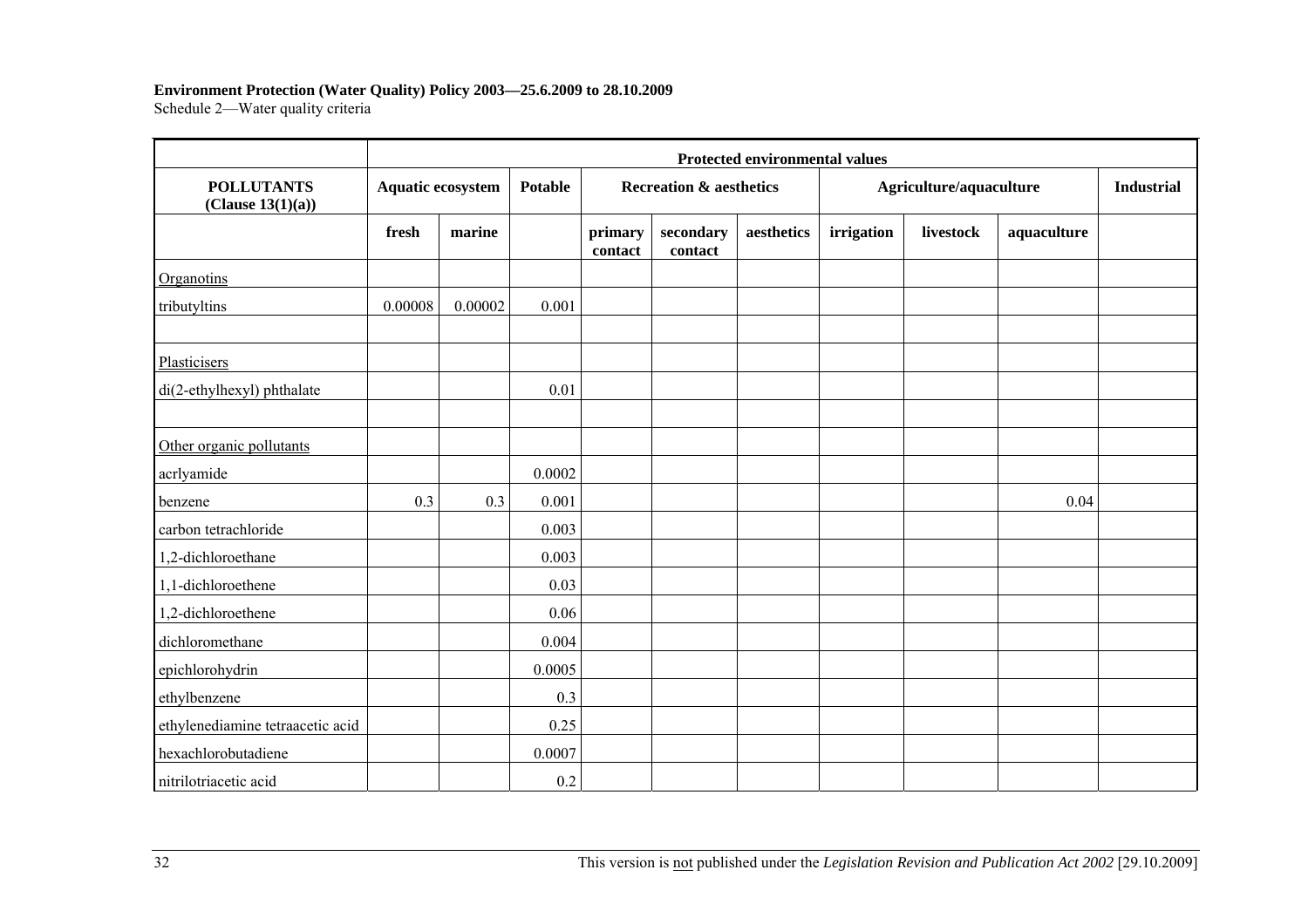#### **25.6.2009 to 28.10.2009—Environment Protection (Water Quality) Policy 2003**  Water quality criteria-Schedule 2

|                                                                   |                | <b>Protected environmental values</b> |                  |                    |                                    |            |            |                         |                  |                   |
|-------------------------------------------------------------------|----------------|---------------------------------------|------------------|--------------------|------------------------------------|------------|------------|-------------------------|------------------|-------------------|
| <b>POLLUTANTS</b><br>(Clause 13(1)(a))                            |                | <b>Aquatic ecosystem</b>              | <b>Potable</b>   |                    | <b>Recreation &amp; aesthetics</b> |            |            | Agriculture/aquaculture |                  | <b>Industrial</b> |
|                                                                   | fresh          | marine                                |                  | primary<br>contact | secondary<br>contact               | aesthetics | irrigation | livestock               | aquaculture      |                   |
| pesticides                                                        | $\overline{0}$ | $\boldsymbol{0}$                      | $\boldsymbol{0}$ |                    |                                    |            |            |                         |                  |                   |
| polyaromatic hydrocarbons<br>(PAHs)                               | 0.003          | 0.003                                 | 0.00001          |                    |                                    |            |            |                         |                  |                   |
| phenol                                                            | 0.05           | 0.05                                  |                  |                    |                                    |            |            |                         |                  |                   |
| polychlorinated biphenyls<br>(PCBs)                               | 0.000001       | 0.000004                              |                  |                    |                                    |            |            |                         | 0.0005           |                   |
| styrene                                                           |                |                                       | 0.03             |                    |                                    |            |            |                         |                  |                   |
| 2,3,7,8 tetra-<br>chlorodibenzodioxin<br>$(2378$ TCDD)            | $\overline{0}$ | $\boldsymbol{0}$                      | $\boldsymbol{0}$ |                    |                                    |            |            |                         |                  |                   |
| tetrachloroethene                                                 |                |                                       | 0.04             |                    |                                    |            |            |                         |                  |                   |
| toluene                                                           | 0.3            |                                       | 0.8              |                    |                                    |            |            |                         |                  |                   |
| vinyl chloride                                                    |                |                                       | 0.0003           |                    |                                    |            |            |                         |                  |                   |
| xylene                                                            |                |                                       | 0.6              |                    |                                    |            |            |                         |                  |                   |
|                                                                   |                |                                       |                  |                    |                                    |            |            |                         |                  |                   |
| Microbiological pollutants<br>(organisms per<br>100 millilitres): |                |                                       |                  |                    |                                    |            |            |                         |                  |                   |
| faecal coliforms or E.coli                                        |                |                                       | $\boldsymbol{0}$ | 150                | 1000                               |            | 1000       | 1000                    | $\boldsymbol{0}$ |                   |
| Enterococci                                                       |                |                                       |                  | 33                 |                                    |            |            |                         |                  |                   |
|                                                                   |                |                                       |                  |                    |                                    |            |            |                         |                  |                   |
|                                                                   |                |                                       |                  |                    |                                    |            |            |                         |                  |                   |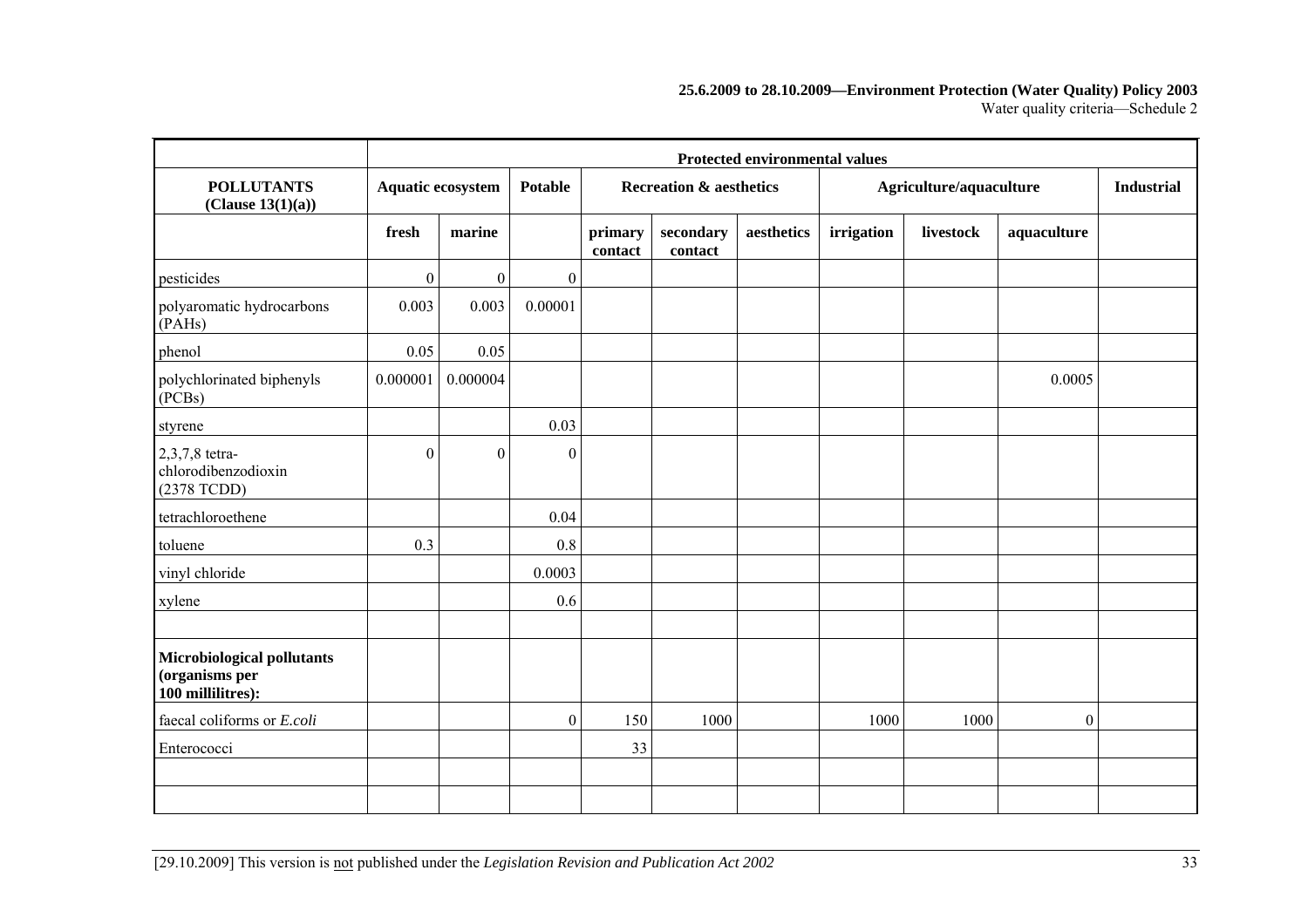#### **Environment Protection (Water Quality) Policy 2003—25.6.2009 to 28.10.2009**

Schedule 2-Water quality criteria

|                                             |                                                                          | <b>Protected environmental values</b> |                        |                    |                                    |            |                                                                                                           |                         |                   |  |
|---------------------------------------------|--------------------------------------------------------------------------|---------------------------------------|------------------------|--------------------|------------------------------------|------------|-----------------------------------------------------------------------------------------------------------|-------------------------|-------------------|--|
| <b>POLLUTANTS</b><br>(Clause $13(1)(a)$ )   | <b>Aquatic ecosystem</b>                                                 |                                       | <b>Potable</b>         |                    | <b>Recreation &amp; aesthetics</b> |            |                                                                                                           | Agriculture/aquaculture | <b>Industrial</b> |  |
|                                             | fresh                                                                    | marine                                |                        | primary<br>contact | secondary<br>contact               | aesthetics | irrigation                                                                                                | livestock               | aquaculture       |  |
| <b>CHARACTERISTICS</b><br>(Clause 13(1)(b)) |                                                                          |                                       |                        |                    |                                    |            |                                                                                                           |                         |                   |  |
| oxygen (dissolved)                          | >6                                                                       | >6                                    |                        |                    |                                    |            |                                                                                                           |                         |                   |  |
| pH (pH units)                               | between<br>$6.5 - 9$                                                     |                                       | between<br>$6.5 - 8.5$ |                    |                                    |            | between<br>$4.5 - 9$                                                                                      |                         |                   |  |
| Note-                                       |                                                                          |                                       |                        |                    |                                    |            |                                                                                                           |                         |                   |  |
| $\ast$                                      | Soluble means fully dissolved or filterable through a 0.1 micron filter. |                                       |                        |                    |                                    |            |                                                                                                           |                         |                   |  |
| *                                           |                                                                          |                                       |                        |                    |                                    |            | Zero means that the pollutant must not be detectable when measured by a method approved by the Authority. |                         |                   |  |

**Table 2—Criteria for particular bodies of water**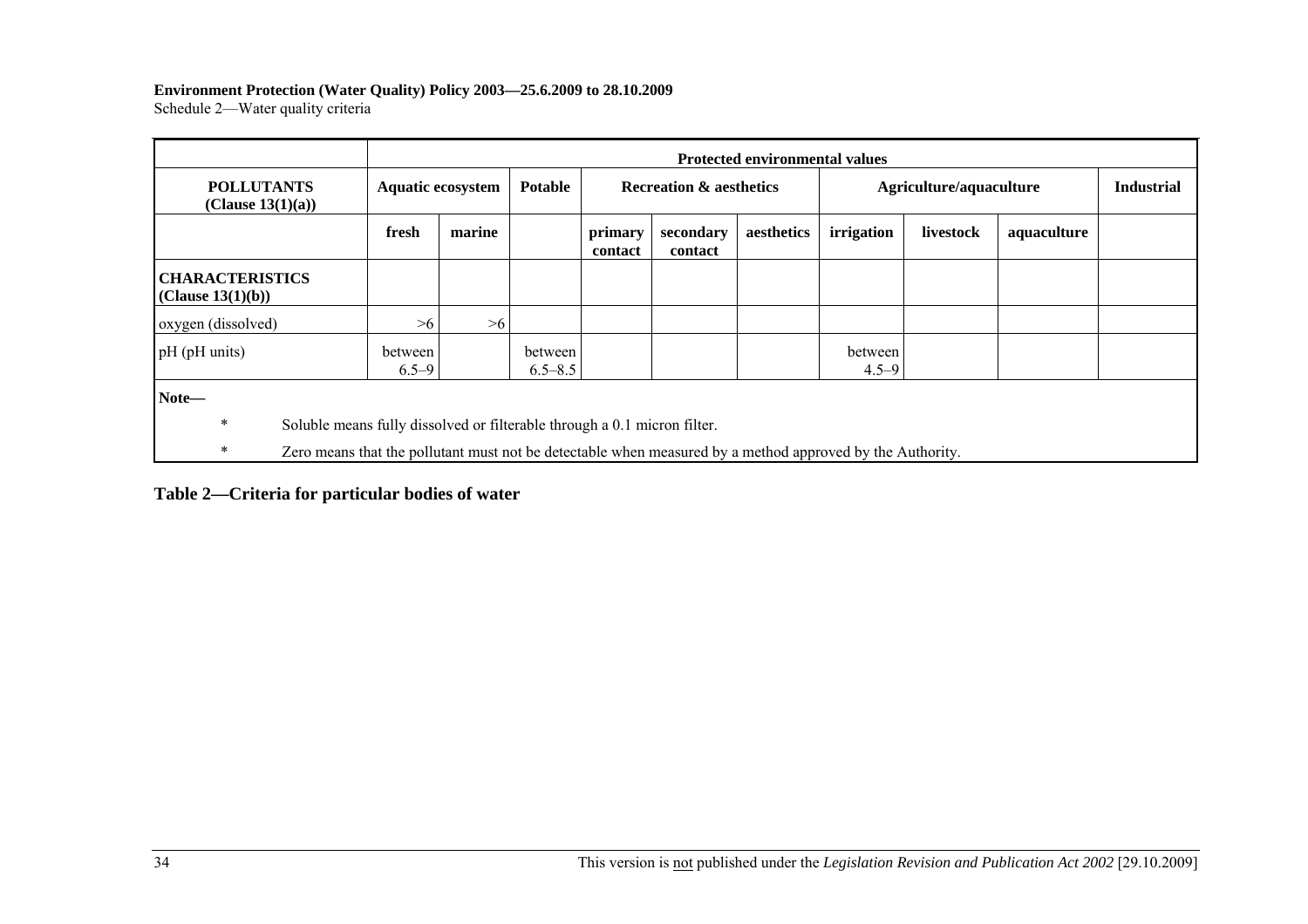# **Schedule 3—Discharge limits**

(Clause 16)

## **Schedule 4—Listed pollutants**

(Clauses 17 and 19)

## **Part 1**

Agricultural chemicals

Airconditioning or cooling system wastewater

Brick, bitumen or concrete cutting wastewater

Building construction or demolition waste

Building washwater

Carpet or upholstery cleaning waste

Chemicals designed for human or animal therapeutic use

Cleaning agents

Concrete waste

Condensate from compressors

Detergents and their byproducts

Engine coolant

Fire sprinkler test water

Fuel dispensing area washwater

Hard waste (eg vehicles, tyres, batteries, metal parts, piping)

High pressure water blasting waste

Motor vehicle servicing or repairs waste

Oil, grease or lubricants

Paint and paint scrapings

Painting washwater

Paint stripping waste

Petroleum products

Photographic chemicals

Plaster, plaster waste and plaster wastewater

Pool backwash water

Pool chemicals

Putrescible waste (eg food scraps, dead animals)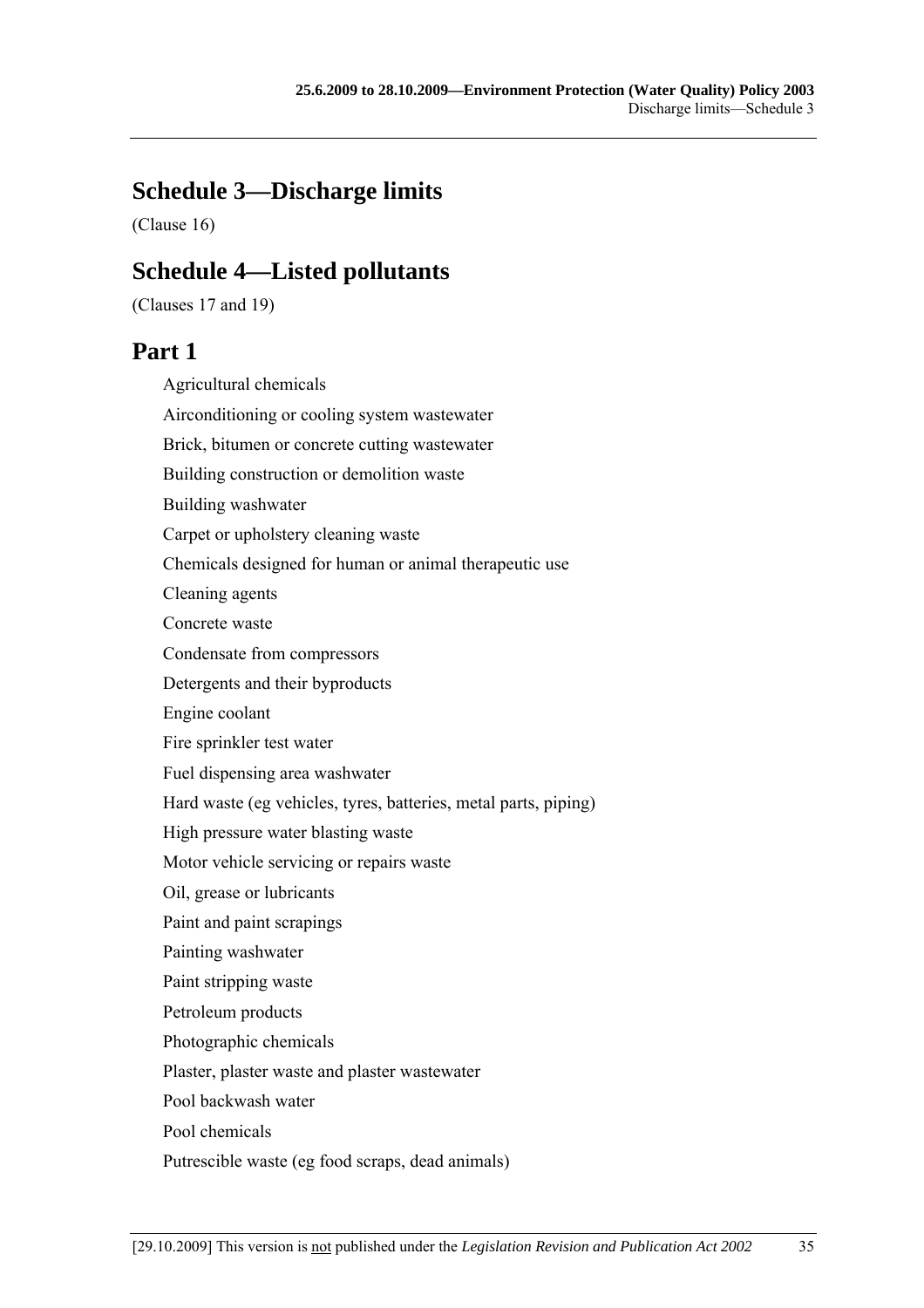Roof cleaning waste Rubbish (eg cans, bottles, plastic items or materials) Sawdust Sewage (other than sewage lawfully discharged from a vessel in accordance with clause 36 of this policy) Solvents Stain or varnish Steam cleaning waste Street cleaning waste Timber preservatives Washdown water from cleaning animals or animal enclosures Washdown water from cleaning vehicles, plant or equipment Washdown water from commercial or industrial premises or wharves Waste from grease traps Wastes listed in Part B of Schedule 1 of the Act

# **Part 2**

Animal faeces Fertilisers Green waste (eg lawn clippings, leaves, prunings) Soil, clay, gravel or sand

# **Schedule 5—Listed pollutants**

(Clause 18) Oil or petroleum products Paint or paint products Sewage Timber preservatives Wastes listed in Part B of Schedule 1 of the Act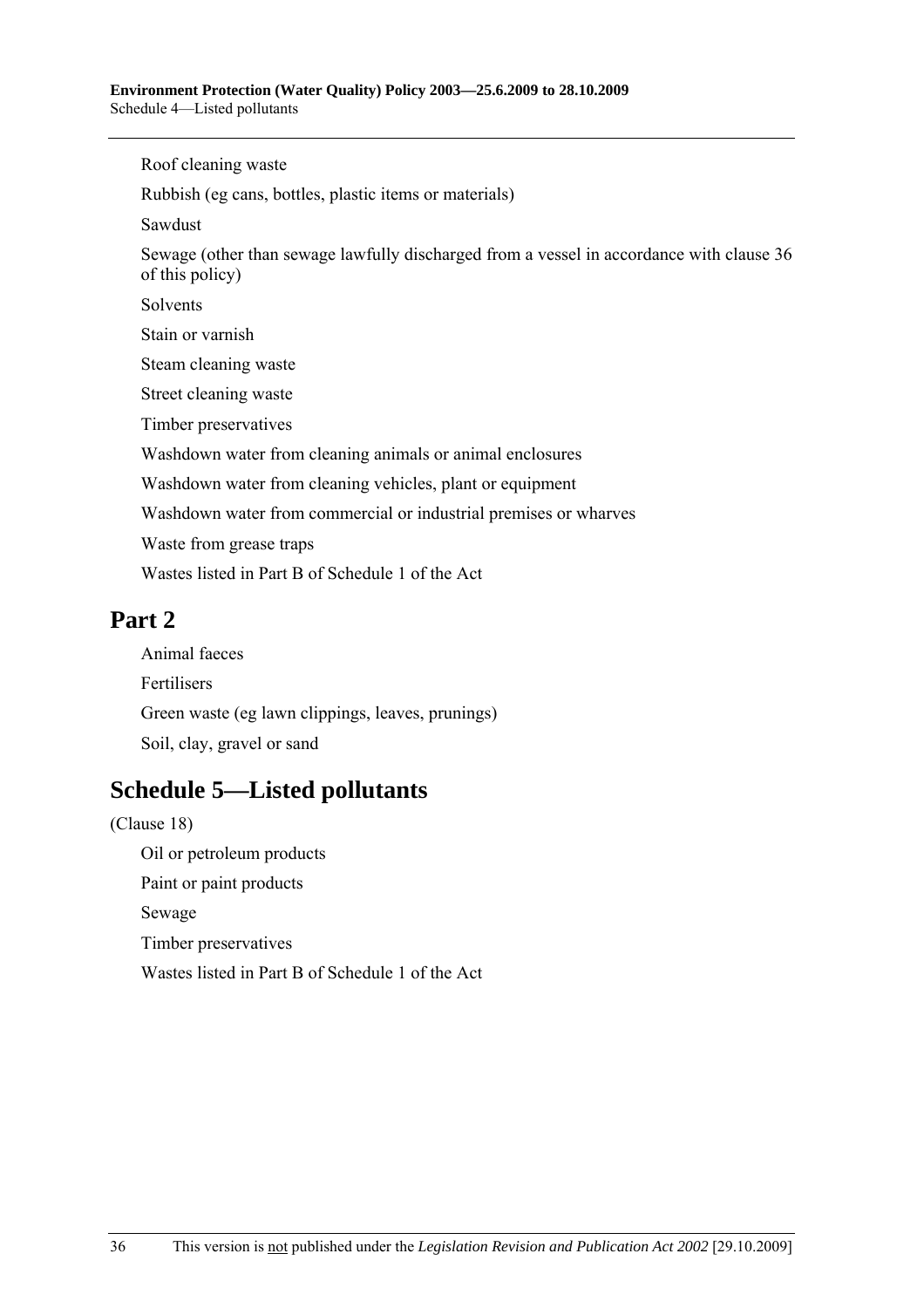# **Legislative history**

## **Notes**

- Please note—References in the legislation to other legislation or instruments or to titles of bodies or offices are not automatically updated as part of the program for the revision and publication of legislation and therefore may be obsolete.
- Earlier versions of this policy (historical versions) are listed at the end of the legislative history.
- For further information relating to the Act and subordinate legislation made under the Act see the Index of South Australian Statutes or www.legislation.sa.gov.au.

## **Legislation revoked by principal policy**

The *Environment Protection (Water Quality) Policy 2003* revoked the following:

*Environment Protection (Marine) Policy 1994 Environment Protection (Milking Shed Effluent Management) Policy 1997 Environment Protection (Vessels on Inland Waters) Policy 1998*

## **Principal policy and amendments**

New entries appear in bold.

| Notice                      | Provision under<br>which notice is<br>made | Publication of policy in<br>Gazette | Commencement       |
|-----------------------------|--------------------------------------------|-------------------------------------|--------------------|
| Gazette 10.4.2003 p1669     | s <sub>28</sub>                            |                                     | 1.10.2003          |
| Gazette 25.11.2004<br>p4405 | s <sub>32</sub>                            |                                     | 25.11.2004         |
| Gazette 3.11.2005 p3867     | Act 21/2005                                |                                     | $3.11.2005$ : cl 2 |
| Gazette 10.7.2008 p3317     | s 32                                       |                                     | $10.7.2008$ : cl 2 |
| Gazette 25.6.2009<br>p2988  | s <sub>32</sub>                            |                                     | 25.6.2009: cl 2    |

## **Provisions amended**

New entries appear in bold.

Entries that relate to provisions that have been deleted appear in italics.

| Provision  | How varied                                                            | Commencement |
|------------|-----------------------------------------------------------------------|--------------|
| cl 2       | omitted under Legislation Revision and<br><b>Publication Act 2002</b> | 25.11.2004   |
| cl.5       | omitted under Legislation Revision and<br><b>Publication Act 2002</b> | 3.11.2005    |
| cl 22      |                                                                       |              |
| cl $22(3)$ | amended by 3.11.2005 p3867 cl 8                                       | 3.11.2005    |
| $cl$ 22A   | inserted by 25.11.2004 p4405 cl 4                                     | 25.11.2004   |